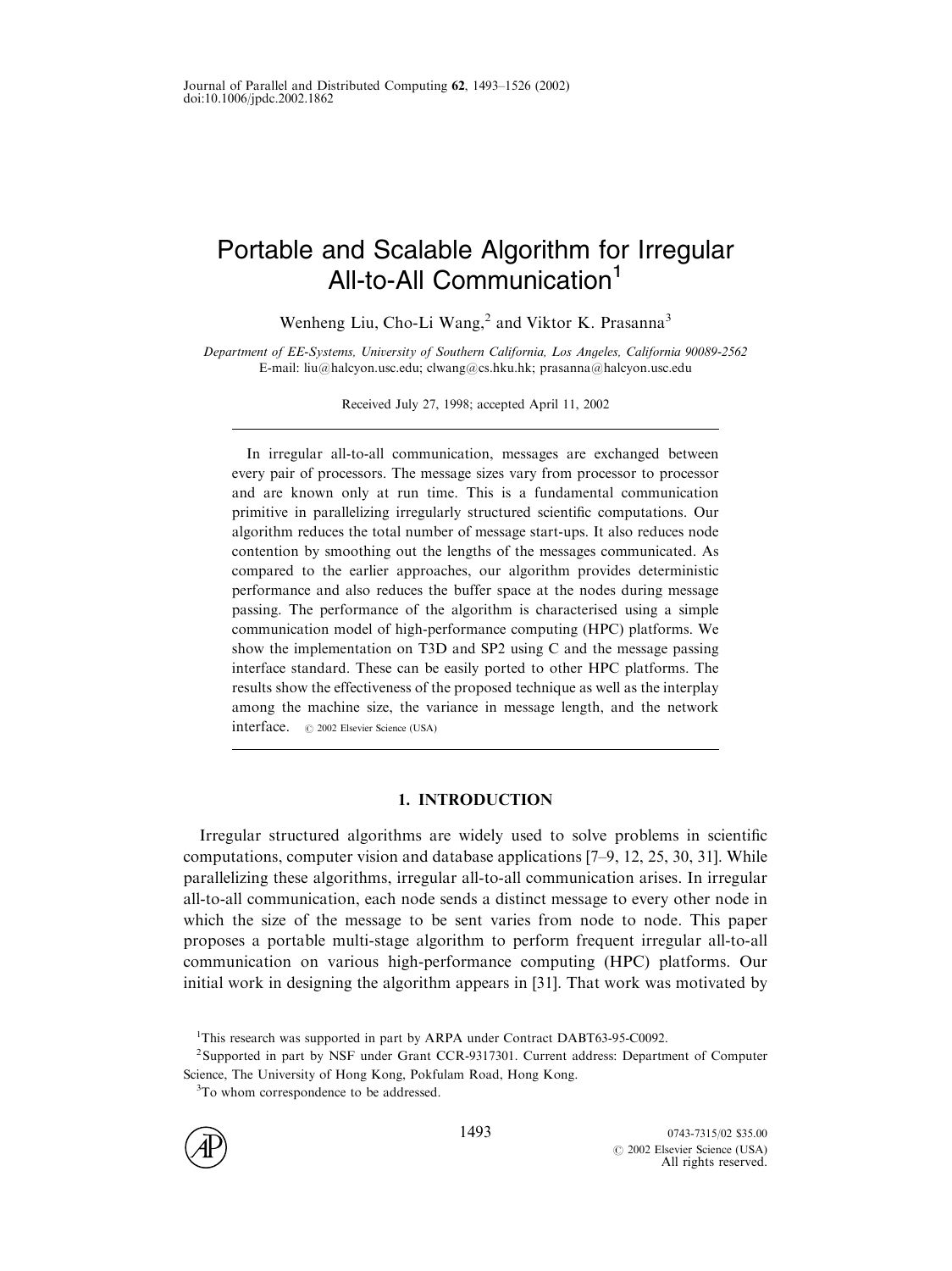the need to perform irregular and data-dependent communication operations in parallelizing intermediate and high-level vision problems.

A straightforward approach to perform irregular all-to-all communication is to send a message to each node one by one. However, this simple approach is inefficient due to the large start-up latency and possible node contention. Start-up latency is the major source of overhead in message passing particularly on loosely coupled platforms. The variance in the message size causes node contention and, thus results in the serialization of the message start-ups.

Several algorithms have been proposed to perform all-to-all communication [\[5,](#page-31-0) [16, 20, 24\]](#page-32-0) motivated by particular topologies, e.g., mesh, hypercube, etc. Besides, the variance of the message size is not considered in the design of these algorithms. In this paper, we design and analyze an efficient algorithm for irregular all-to-all communication. The algorithm is suitable for state-of-the-art HPC platforms.

Our algorithm consists of four stages. The first two stages perform message distribution, while the rest of the stages perform message collection. In each stage, the nodes are partitioned into several groups. Within each group, an all-to-all communication is performed. At each node, some local memory accesses are performed to compose the messages to be communicated. The algorithm reduces the serialization of associated message passing start-ups (or node contention) by balancing the length of the messages communicated in each stage. It also reduces the overall communication latency by reducing the number of message start-ups. For comparison purpose, we estimate the performance of the algorithm based on ''flat'' communication model. This model captures the features of the interconnection networks of HPC platforms in which the software overheads dominate the hardware latencies [\[22, 30\]](#page-32-0). In this model, let  $L_{max}$  denote the maximum traffic (in bytes) at a node. Let  $T<sub>s</sub>$  be the start-up overhead for the main processor to traverse through the software layers to send and receive a message,  $t_d$  denotes the data transfer time per byte,  $t_c$  the data copy latency per byte between local memory and interface, and  $t_m$ the latency of local memory access per byte. Given P nodes, the total time to perform the algorithm is bounded by  $(4\sqrt{P}) + 2T_s + 4(\sqrt{P})\sqrt{P} \frac{L_{\text{max}}}{P}(t_m + t_c + t_d)$ . Also, our algorithm significantly reduces the buffer space required at each node during the communication. The size of each of the send buffer and the receive buffer  $\sqrt{P}$ <sup>2</sup>

#### is  $\frac{0}{1}$  $\frac{P}{P}L_{max}$  bytes.

Recently, related problems have been studied by Ranka et al. [\[26\]](#page-32-0) and by Bader et al. [\[2\].](#page-31-0) Both algorithms reduce node contention and provide deterministic performance. In these algorithms, the number of message passing start-ups is doubled; therefore, the start-up latency dominates the overall communication time when the total traffic is light.

Portability has been an important consideration in implementing our algorithm. The message passing interface  $(MPI/MPI-2)$  provides a framework for portable algorithm design and is supported on most state-of-the-art HPC platforms. The current version of MPI provides the functionality to perform all-to-all communication. However, there is no Specific optimizations proposed to improve the performance when message size varies from node to node. The algorithms were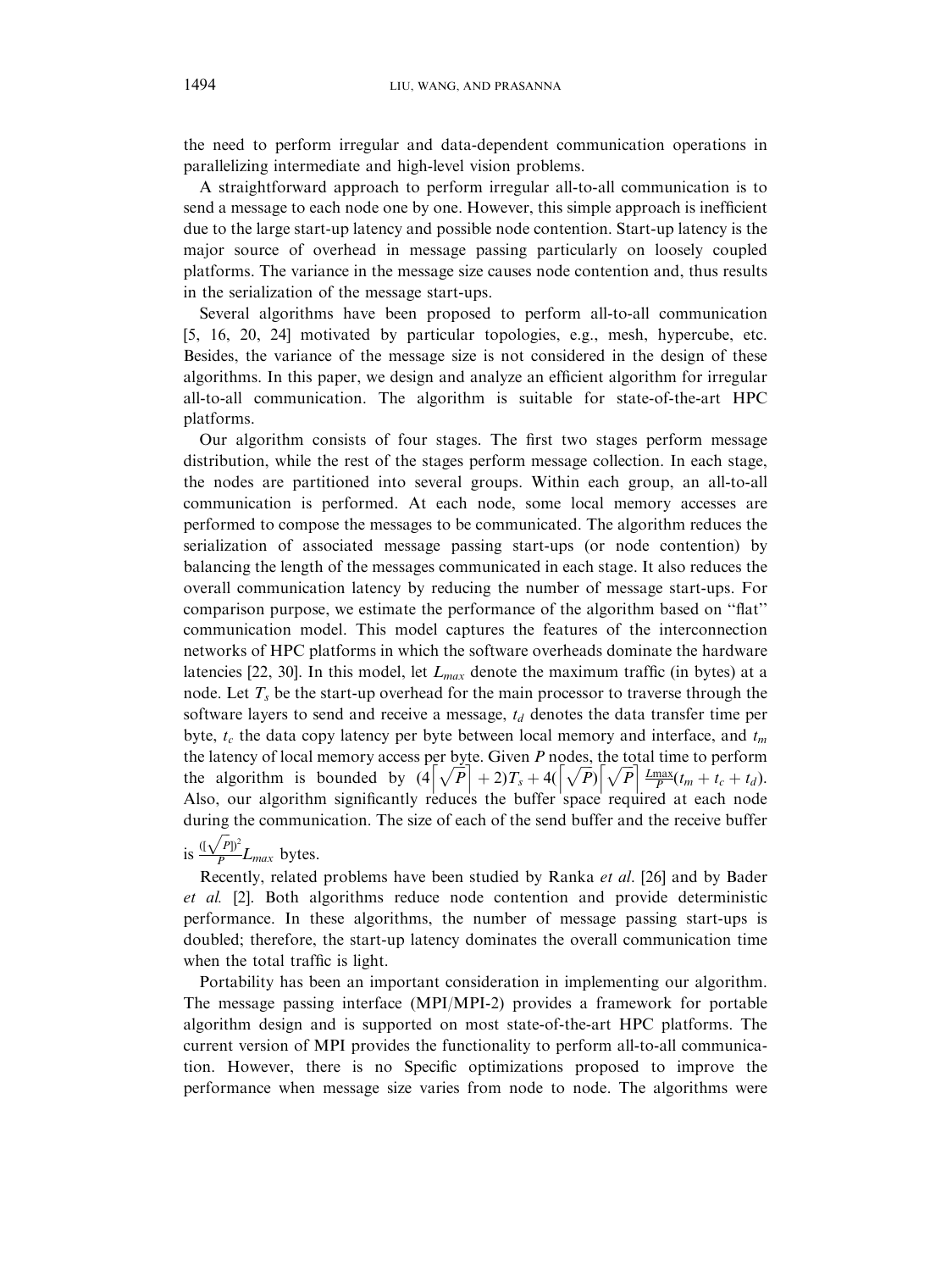<span id="page-2-0"></span>implemented using C and the MPI point-to-point communication primitives. Our techniques, nonetheless, can be exploited to optimize performance of MPI primitives. They can also be exploited at the lower level (operating system and network interface level) using machine-specific features primitives to further improve the performance of communication primitives.

Some platforms support nonblocking communication mode. On these platforms, message composing and message communication can be performed in a pipelined fashion. We can, therefore, overlap communication with local memory access. The implementation of our approach is shown using such nonblocking primitives. These designs are advantageous in realizing throughput-oriented implementation in using HPC technology for image and signal processing applications.

To verify the effectiveness of our approach, we compare the performance of our algorithm against the straightforward single-stage approach (denoted as A1) and two prior algorithms in  $[2, 26]$  $[2, 26]$  (denoted as A2) and in  $[17]$  (denoted as A3). All the algorithms were implemented on SP2 and T3D. The experimental results can be summarized as follows: Compared with A1 and A2, our algorithm reduces the number of messages communicated. This improves the performance when blocking communication mode is used. Compared with A1 and A3, our algorithm reduces node contention as well as minimizes the buffer space needed at each node. Overlapping communication with local memory access using nonblocking communication mode further improves the performance of our algorithm on SP2.

The rest of the paper is organized as follows. Section 2 describes the latencies in performing irregular communication. [Section 3](#page-7-0) describes the algorithms and implementation details. [Section 4](#page-23-0) summarizes our experimental results on T3D and SP2 and compares it with those obtained by earlier approaches. [Section 5](#page-27-0) concludes the paper.

## 2. IRREGULAR ALL-TO-ALL COMMUNICATION

In this section, we define a model for the cost of performing irregular all-to-all communication on state-of-the-art HPC platforms. Section 2.1 discusses a general communication system of HPC platforms and defines a ''flat'' communication model for performance analysis. Section 2.2 defines blocking and nonblocking communication modes. Section 2.3 models the communication time to perform irregular communication and identifies the latencies induced by node contention.

## 2.1. Communication Latencies

In the state-of-the-art HPC platforms, the communication bottleneck is usually not the bandwidth of the network fabrics. Instead, latencies induced at the sender and the receiver cause the bottleneck [\[10,](#page-31-0) [18\].](#page-32-0) These include latencies introduced by message start-ups and memory copying. Figure 1 illustrates the steps in sending and receiving a message in a typical state-of-the-art HPC platform. m denotes the message size in bytes. The latency of a message passing Operation is the total time spent by the message to traverse through the communication path from the sender to the receiver. First, data stored in noncontiguous memory locations are coalesced to a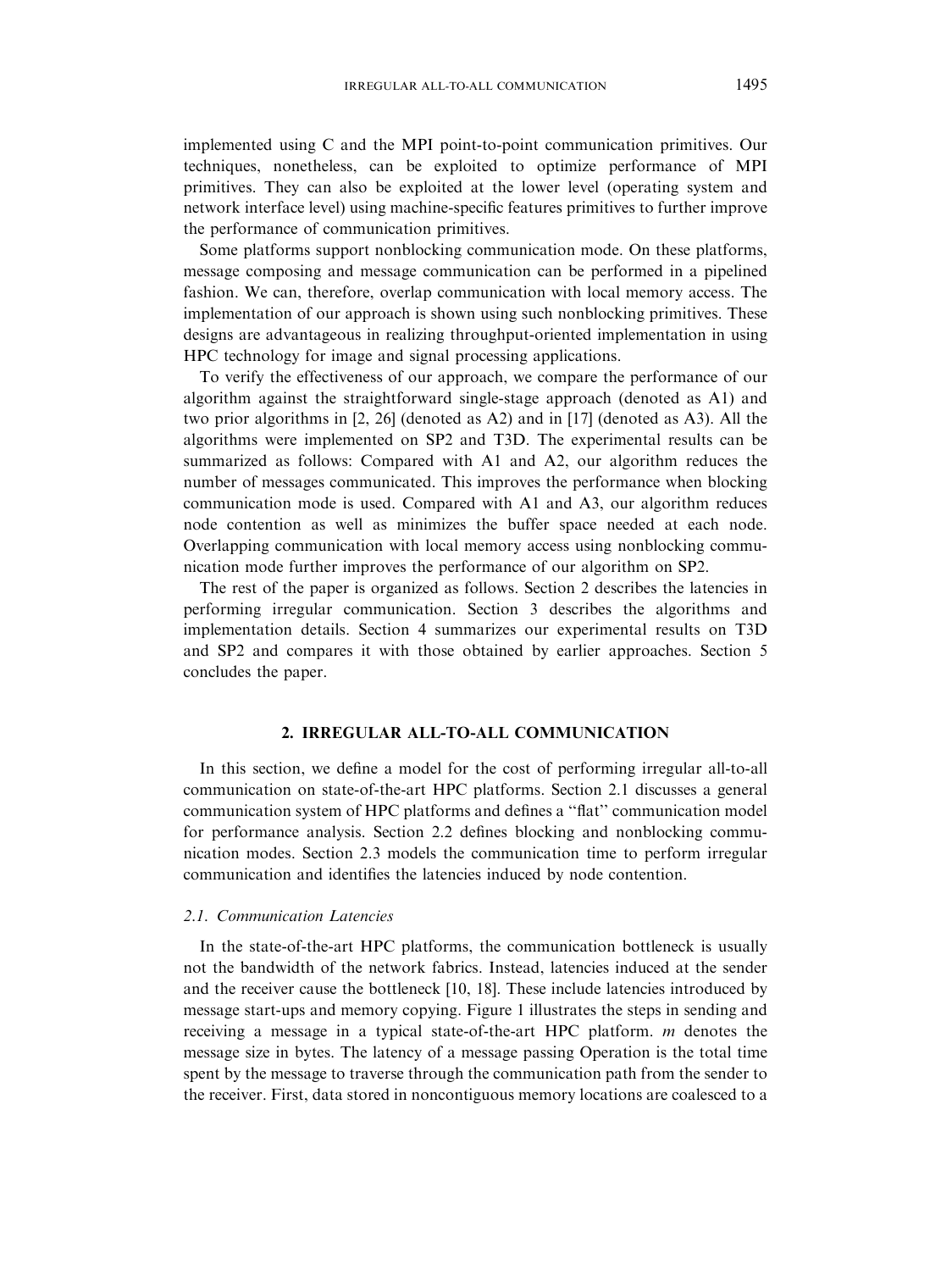

FIG. 1. Major steps in message passing in a typical state-of-the-art HPC platform.

message in the local memory of the sender. The message is then copied to the network interface buffer at the sender, transferred through the network, and copied from the interface buffer to the local memory at the receiver. Then, the received message is decomposed and stored into the specified locations in the local memory of the receiver. The latencies illustrated in Fig. 1 are defined as follows.

•  $t_{m\_send}$   $(t_{m\_recv})$ : message coalescing (decomposing) latency per byte. This time is spent to perform memory copy in local memory to compose (decompose) the message.

•  $T_{s\_send}$  ( $T_{s\_recv}$ ): start-up overhead incurred by the main processor to traverse through the software layers to initiate a message passing operation at the sender (receiver).

•  $t_{c\_send}$  ( $t_{c\_recv}$ ): memory copy time per byte between the local memory and the interface buffer at the sender (receiver).

 $\bullet$   $t_d$ : data transfer time per byte from the interface buffer at the sender, through the network to the interface buffer at the receiver.

For the sake of convenience, we define  $T_s = T_{s\_send} + T_{s\_recv}$ ,  $t_c = t_{c\_send} + t_{c\_recv}$ and  $t_m = t_{m\_send} + t_{m\_recv}$ .

In our definition,  $T_{s\_send}$  and  $T_{s\_recv}$  are independent of the message size. These parameters depend on the architectural features of the platform as well as the network protocol used. Generally, these start-up overheads consist of the transfer request and acknowledgment latencies, context switching latency, and the time to generate the header of the message to be sent,  $t_{c\_send}$  and  $t_{c\_recv}$  are the unit data copy time between the user memory and the interface buffer at the sender and the receiver respectively. Some network protocols first copy the data from the user memory to the system space and then copy the data from the system space to the interface buffer. The additional memory copy cause larger  $t_{c\_send}$  and  $t_{c\_recv}$ .  $t_d$  is the inverse of the transfer rate between the interface buffers of the sender and the receiver. We assume that the network is lightly loaded with a low probability of channel contention at the intermediate nodes or the network switches. This assumption is reasonable in state-of-the-art HPC platforms in which the start-up overhead is in the range of tens of micro-seconds and the switch latencies are in the range of tens of nano-seconds. Besides, since modern HPC platforms use techniques such as wormhole routing and virtual channels to achieve a constant data transfer rate,  $t_d$  is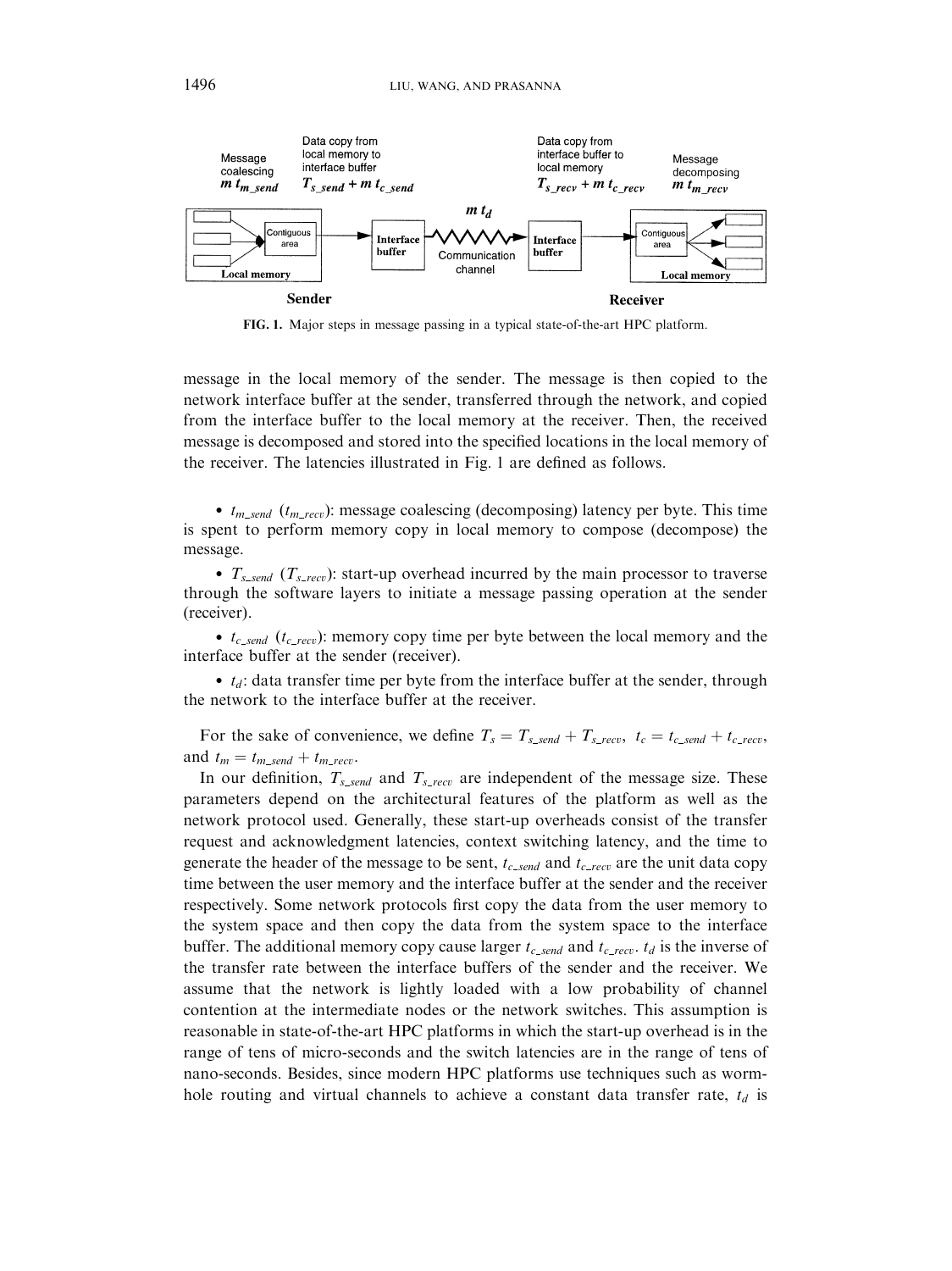<span id="page-4-0"></span>independent of the number of hops the message traverses. Thus, as a first-level approximation,  $t_d$  is not affected by the network topology.

The overall latency to send a message can be modeled by two components: the message size invariant part  $(T<sub>s</sub>)$  and the message size dependent part  $(m \times (t_m + t_c + t_d))$ . This model is referred as a "flat" communication model throughout the paper. Note that this model is used to estimate the performance of the communication algorithms described in this paper for comparison purposes. The exact communication times are shown based on the experimental results (see [Section](#page-23-0) [4\).](#page-23-0) The flat model is widely used in analyzing communication time on state-of-the-art HPC platforms [\[3,](#page-31-0) [15, 21, 22, 30\].](#page-32-0) Note that, when a collection of messages is transferred between a pair of nodes, the throughput can be increased by pipelining the communication steps.

On some platforms such as CM5, the processors at the sender and the receiver participate in the entire message passing operation; the processor at the sender injects the packets from the local memory into the network, and the processor at the receiver extracts the packets into the local memory. Overlapping of message passing steps is impossible. On some other platforms such as T3D, SP2, and Myrinet-based multicomputers [\[13\],](#page-32-0) part of the message passing operations are off-loaded from the main processor. This is achieved by using a message passing processor (usually a micro-processor along with some customized circuitry embedded in the network interface). SP2 and Myrinet also provide direct memory access (DMA) engines to copy the data from the local memory to the interface buffer or vice versa. These further reduce the time the main processor is engaged in message passing.

The communication features of state-of-the-art HPC platforms, typical values of the latencies, and transfer rates are shown in Table 1. The table Is based on [\[10,](#page-31-0) [11,](#page-32-0) [18, 29\]](#page-32-0) and our own measurements. It should be noted that the numbers vary depending on the version of the software environment used for message passing.

## 2.2. Blocking and Nonblocking Communication Mode

To utilize the various architectural features of state-of-the-art HPC platforms, MPI standard [\[14\]](#page-32-0) defines several communication modes. We briefly define the

| Platform                     | <b>DMA</b><br>engine | Message<br>passing<br>processor | Program<br>interface | $T_d$ ( $\mu$ s) | $t_c + t_d$<br>$(\mu s/byte)$ |
|------------------------------|----------------------|---------------------------------|----------------------|------------------|-------------------------------|
| CM5                          | No                   | Main processor                  | <b>CMMD</b>          | 85               | 0.12                          |
| SP2                          | Yes                  | Co-processor                    | <b>MPICH</b>         | 44               | 0.035                         |
| T <sub>3</sub> D             | Yes                  | Support circuitry               | <b>MPICH</b>         | 38               | 0.043                         |
| T <sub>3</sub> E             | Yes                  | Support circuitry               | <b>MPI-EPCC</b>      | 28               | 0.006                         |
| Sparc station $+$            | Yes                  | Microprocessor                  | Myrinet              | 68               | 0.027                         |
| Myrinet + LANai<br>interface |                      | in LANai board                  | API                  |                  |                               |

TABLE 1 Communication Features of HPC Platforms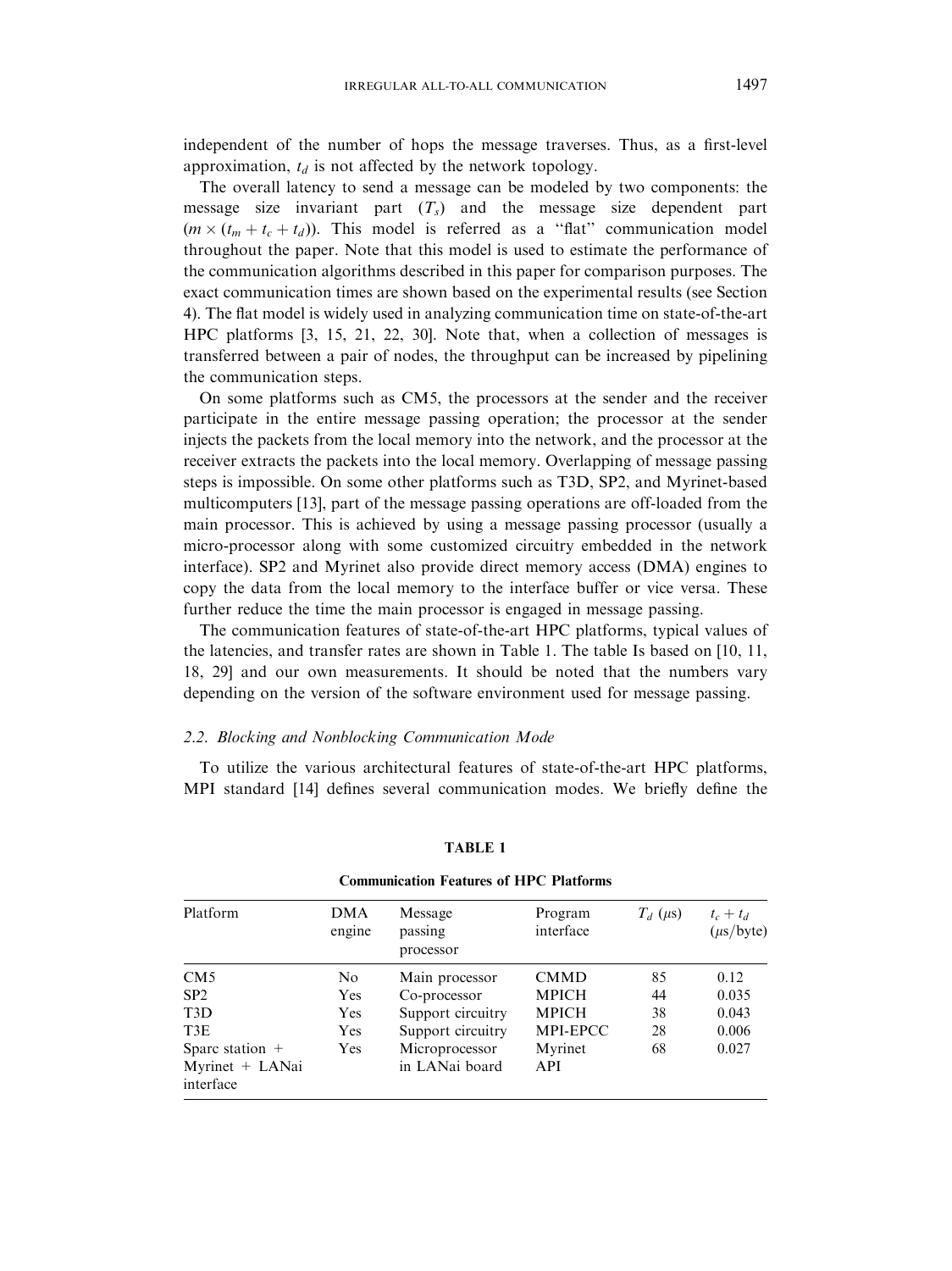<span id="page-5-0"></span>blocking and nonblocking communication modes. Additional details can be found in [\[14\].](#page-32-0)

As defined in MPI [\[14\]](#page-32-0), in blocking send operation, the main processor of the sender is not free until the message data are safely stored in the interface buffer of the sender so that the send buffer in the local memory is available, if needed. In blocking receive, the main processor of the receiver is not free after the receive command is posted and until the receive buffer contains the message.

Nonblocking communication permits overlap of communication with computation [\[14\].](#page-32-0) In nonblocking send, the main processor at the sender starts the communication and resumes the user computation as early as possible. In nonblocking receive, the main processor is free after it posts the receive command. A corresponding waiting command is required to complete the nonblocking send or receive. It indicates when the send or receive buffer is available for further computation. For consecutive message passing operations, the main processor can be used to perform message coalescing or decomposing concurrently with the message copy operation performed by the DMA engine and the message transfer performed by the message passing processor.

#### 2.3. Latencies in Performing Irregular All-to-All Communication

In this section, we analyze the latencies in performing irregular all-to-all communication using the parameters introduced in Section 2.1 and using the communication modes introduced in Section 2.2. In addition, we introduce an aggregate node contention factor. This framework motivates the design of our algorithm as well as analyzes the performance of various algorithms. These are discussed in [Section 3.](#page-7-0)

We first estimate the time to perform an all-to-all communication among  $P$  nodes. The size of each message is  $m$  bytes. We assume that the  $P$  messages to be communicated are composed first. A barrier synchronization is performed after message composition, followed by the communication. For the sake of modeling the algorithms developed in [Section 3,](#page-7-0) the received messages are not decomposed. Therefore,  $t_{m\_recv} = 0$ . Using a simple model of blocking and nonblocking modes, the performance can be analyzed as follows:

(1) Using blocking mode. The communication is performed in  $P$  steps. In each step, a node sends a message and then receives a message. Each step of message passing takes  $T_s + m(t_c + t_d)$  time. The send command in the next step cannot be issued until the completion of receive in the current step. The composition of messages takes  $Pmt_m$  time. So, the total execution time can be estimated as

$$
T_{block} = P[T_s + m(t_c + t_m + t_d)]. \tag{1}
$$

(2) Using nonblocking mode. Nonblocking communication mode permits pipelined operations in message passing. To simplify the analysis, each node sends the  $p$  outgoing messages first and then receives the  $p$  incoming messages. We assume that, at each node, the main processor spends  $PT<sub>s</sub>$ , time to send and receive the messages, the DMA engine spends  $Pmt_c$  time to copy data between the local memory and interface buffer, and the message passing processor spends  $Pmt<sub>d</sub>$  time to transfer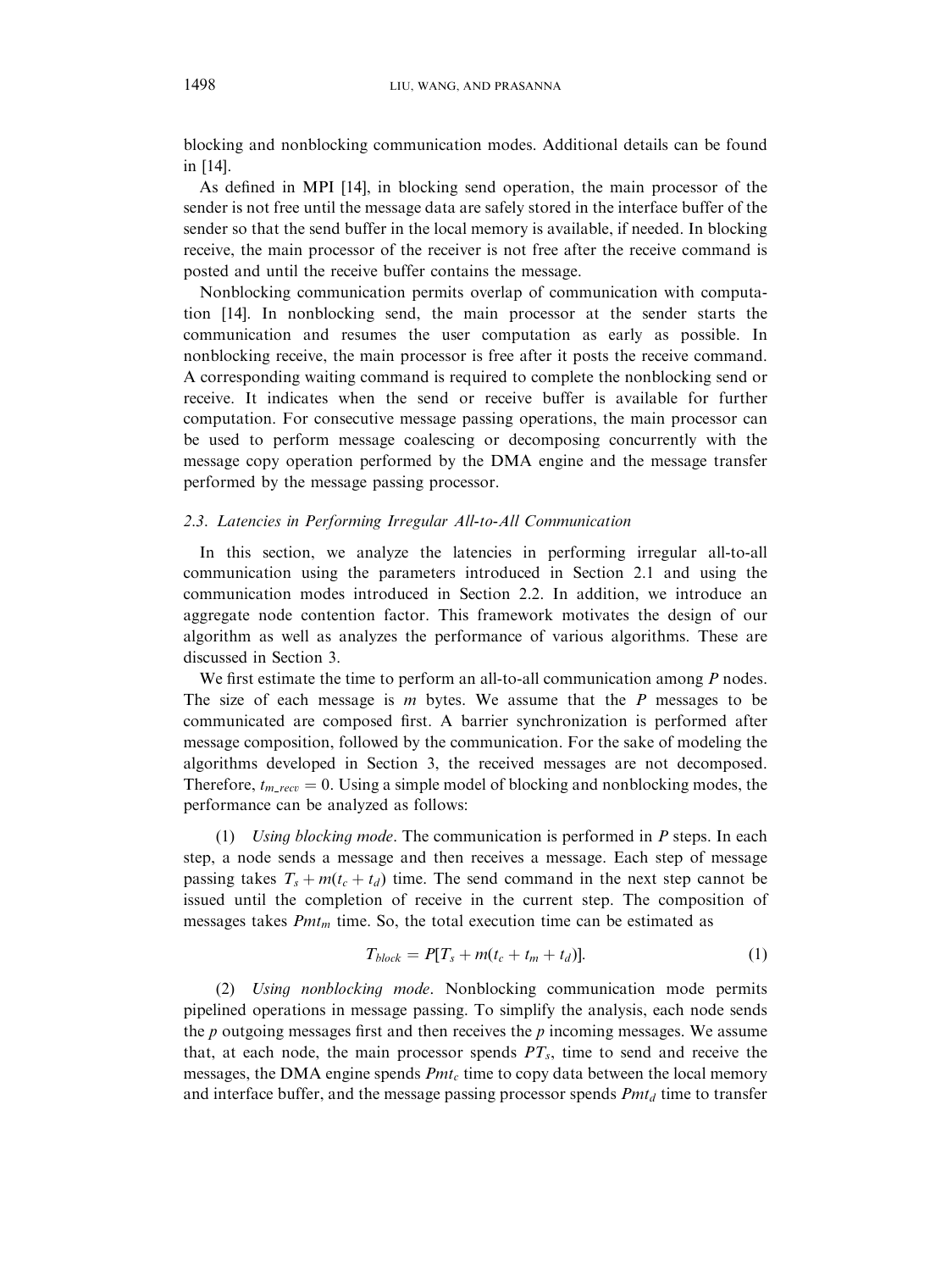the messages between the interface buffers of the sender and the receivers. We also assume that the largest latency among these three hides the latencies introduced by the operations in the other stages of the pipeline. A simple approximation to the total communication time is

$$
T_{nonblock} = (Pmt_m) + P \, Max(T_s, mt_c, mt_d). \tag{2}
$$

When irregular all-to-all communication is performed, additional communication latencies occur due to node contention [\[18, 19, 23, 27](#page-32-0), [28\]](#page-32-0). Node contention occurs when message compete for the buffer space and the input/output ports. This scenario causes serialization of communication operations at the node. Figure 2 illustrates a scenario depicting node contention in irregular communication.

At time T1, nodes  $P_0$ ,  $P_1$ ,  $P_2$ ,  $P_3$  start sending a message to  $P_1$ ,  $P_2$ ,  $P_3$ ,  $P_0$ respectively. Assume that  $P_0$  completes its transfer at time  $T2$  and starts sending its next message to  $P_2$ . At this time, there is a potential node contention at  $P_2$ . Similarly, at time T3, another potential node contention occurs at  $P_0$  since both  $P_2$ and  $P_3$  concurrently attempt to send messages to  $P_0$ .

[Figure 3](#page-7-0) illustrates the time line for irregular communication using blocking mode. There is a node contention at  $P_2$  since  $P_0$  and  $P_1$  send messages to  $P_2$  at the same time. Possible delays due to node contention are:

1. The incoming messages  $R_{02}$  and  $R_{12}$  pass through the limited bandwidth of the input port(s) at the receiver. Thus,  $t_d$ 's for  $R_{02}$  and  $R_{12}$  increase. These cause the delays  $d_1$  and  $d_2$  respectively.

2. Since the completion of sending  $S_{12}$  is delayed,  $P_1$  postpones the send of the next outgoing message  $S_{13}$ . This causes delay  $d_3$  at  $P_3$ .



FIG. 2. A scenario depicting possible node contentions in performing irregular communication.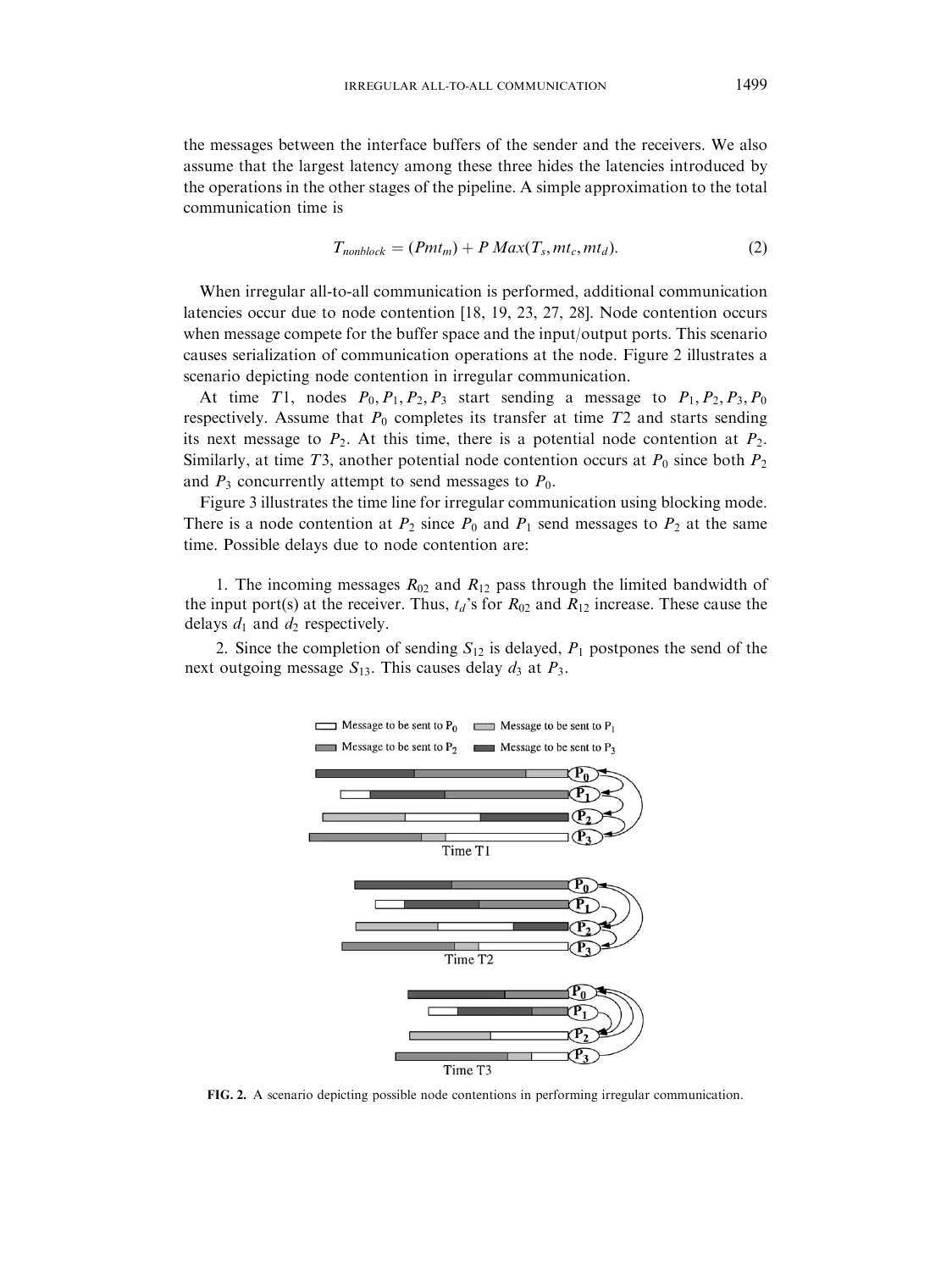<span id="page-7-0"></span>

FIG. 3. A possible scenario illustrating latencies in performing an irregular all-to-all communication among four nodes.

Using the parameters introduced in Section 2.1, a simple approximation to the total time to perform all-to-all communication among  $P$  nodes is

• blocking mode:

$$
T_{block} = PT_{s\_send} + L_{max}(t_c + t_m + f_{nc\_bt})
$$
\n<sup>(3)</sup>

• nonblocking mode:

$$
T_{nonblock} = L_{max}t_m + Max(PT_s, L_{max}t_c, L_{max}f_{nc\_nb}t_d),
$$
\n(4)

where  $L_{max}$  is the maximum traffic to be communicated at a node.  $f_{nc}$  and  $f_{nc}$  are the aggregate node contention factors in blocking and nonblocking communications respectively.  $f_{nc-b}$  and  $f_{nc-nb}$  are generally greater than 1. They are equal to 1 if there is no node contention. As shown in Fig. 3, node contention delays the following input or output, and causes serialization of communication operations at a node.

Note that the above estimate is an approximation to the actual time. The above equations, even though simplistic, illustrate two problems that can arise in performing irregular all-to-all communication: latencies due to message start-ups and node contention. Equations  $(1)$ – $(4)$  can be used to understand the performance of known algorithms as well in deriving the proposed solution. Indeed, the performance of the proposed algorithms can be fairly accurately predicted by using the parameters defined in this section.

## 3. ALGORITHMS AND THEIR PERFORMANCE ANALYSIS

In this section, we develop a four-stage algorithm to perform irregular all-to-all communication and compare its performance with those of three earlier algorithms based on the model discussed in Section 2.3.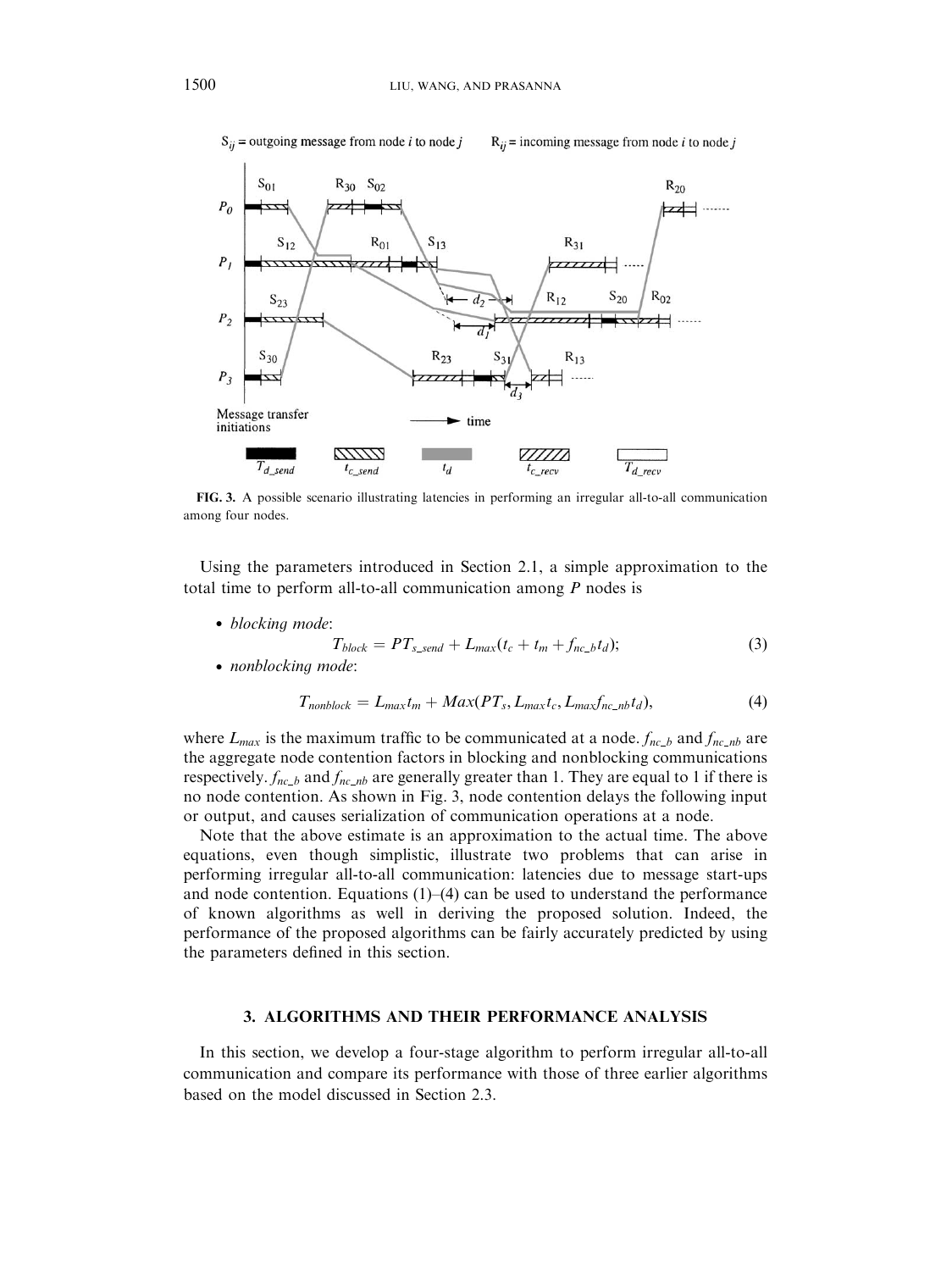The algorithms are denoted  $A1-A4$ . A1 is a straightforward algorithm. A2 is the algorithm proposed by Ranka [\[26\]](#page-32-0) and Bader [\[2\].](#page-31-0) A3 is a well-known algorithm motivated by the two-dimensional mesh architecture. A3 and its implementation was proposed in [\[16, 20\]](#page-32-0). A4 is our four-stage algorithm.

Our goal is to develop an efficient algorithm that is portable onto various state-ofthe-art HPC platforms. As discussed later in this section, the algorithm is designed to suit an arbitrary number of processors. The previous approaches assume that the number of nodes required to satisfy a particular property (e.g., a perfect square, a power of 2, etc.) matches the specific architectural configuration and network topology. Our approach does not make this assumption. This makes it attractive particularly on some platforms, such as networks of workstations (NOWs) and switch-based multicomputers that allow a variety of system configurations. These systems consist of an arbitrary number of nodes embedded on a platform. Also, in solving many problems, the nodes on HPC platforms are partitioned into groups. Each group is assigned to perform a particular task. The size of a group depends on the computational power required and the degree of parallelism of the task being performed.

The nodes participating in communication are numbered 0 through  $P - 1$ . The size of the messages to be communicated is represented using a  $P \times P$  matrix M (see [Fig. 4\)](#page-9-0). At each node, the data to be communicated are initially stored in an arbitrary order. We assume that all the nodes are synchronized at the beginning of the communication.

In [Fig. 4,](#page-9-0)  $M_{ij}$  denotes the size of the message to be sent from node *i* to node *j*. Let  $M_{max}$  be the size of the longest message, Lout<sub>i</sub> and Lin<sub>j</sub> the total outgoing traffic at node *i* and the total incoming traffic at node *j* respectively. We define  $L_{max}$  to be the maximum of all the incoming and outgoing traffic among the P processors. Thus,

$$
M_{max} = \max_{0 \le i,j < P} M_{ij},
$$
\n
$$
Lout_i = \sum_{k=0}^{P-1} M_{ik},
$$
\n
$$
Lin_j = \sum_{k=0}^{P-1} M_{kj},
$$

$$
L_{max} = \max_{0 \le i,j < P} (Lout_i, Lin_j).
$$

To simplify the explanation, we assume that each processor sends a message to itself from its send buffer to its receive buffer.

## 3.1. Previous Algorithms

For the sake of completeness, we describe A1–A3 before describing A4.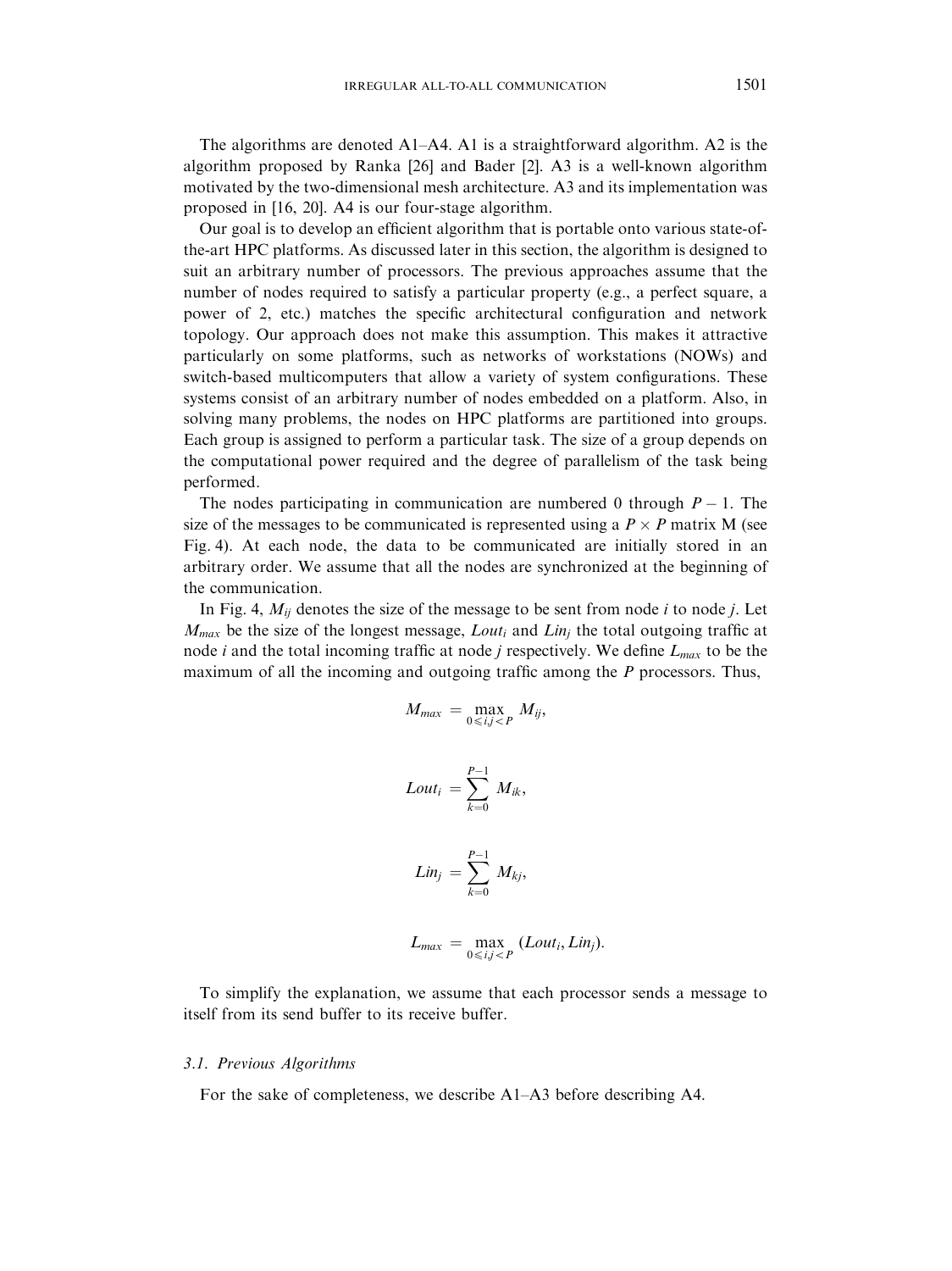<span id="page-9-0"></span>

FIG. 4. Table-based formalism representing all-to-all communication.

3.1.1. Algorithm  $AI$ . A straightforward algorithm is a one-stage algorithm. Each node sorts its data by their destination to compose P messages and routes the messages to their destinations in P steps. A simple communication schedule is used: during the *i*th step,  $1 \le i \le P$ , node *i* sends the message destined for node  $(i+j)\%P, \ 0 \le j < P$ , where % denotes the *modulo* operator. As discussed in Section 2.3, the communication schedule alone does not solve the node contention problem.

3.1.2. Algorithm  $A2$ . Ranka et al. proposed a two-stage algorithm to reduce node contention [\[26\].](#page-32-0) The algorithm decomposes many-to-many communication with a high message size variance into two many-to-many communication stages with low message size variance.

At each  $P_i$ ,  $0 \le i < P$ , the elements to be sent to the receiver  $P_j$ ,  $0 \le j < P$ , are evenly divided into P slices. At each node, for each j, the P slices destined for  $P_i$  are distributed to P outgoing messages.

Then, an all-to-all communication is performed among the P nodes. In the second stage, an all-to-all communication is performed to send the data to their destination. The variance of the message size is reduced in both the stages. This algorithm was implemented on CM5 using Active Message. Hence the portability of the code is limited.

To perform the algorithm, the data need to be sorted by destination. After the sort operation, the messages to be communicated are generated by first marking the start and the length of each slice of sorted data. Then, the data are copied slice by slice to compose the messages. It takes  $O(P^2)$  time to mark the slices in each stage.

A similar algorithm was proposed by Bader et al. [\[2\]](#page-31-0) and was implemented using SPLIT-C on a variety of platforms. However, they assume that, initially, the data are stored in a buffer in an arbitrary order. They developed an algorithm to scan the buffer and evenly distribute the data elements to be sent to the same destination into P outgoing messages. The elements are moved to the send buffers one by one during the scan operation. Compared with the approach in [\[26\],](#page-32-0) this algorithm reduces the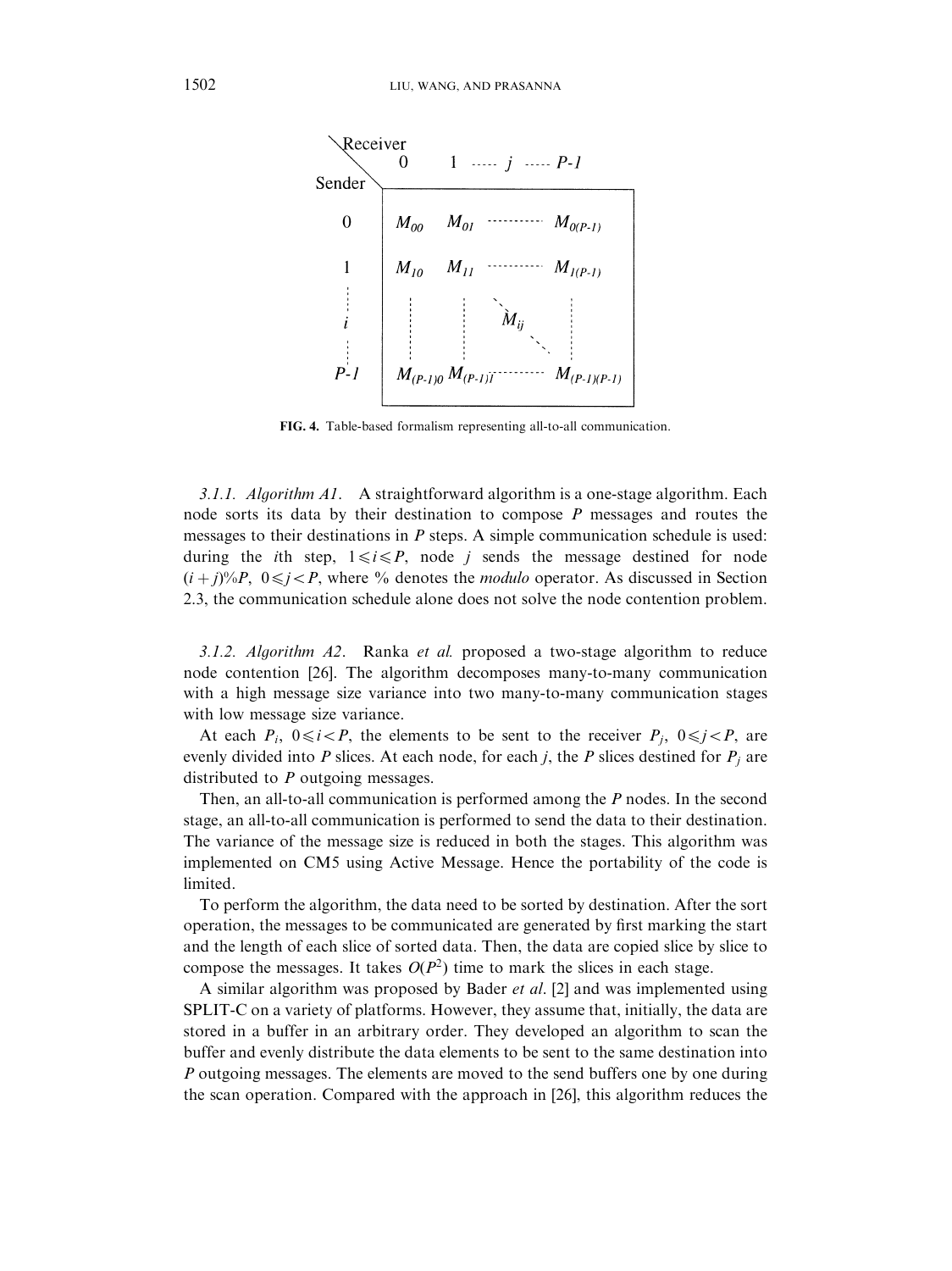overall communication latency by avoiding sort of the data and identifying the slices before composing the messages. This algorithm also reduces the buffer space as compared to the approach in [\[26\]](#page-32-0).

In some applications, data to be transferred are initially available in a sorted order by destination. If a platform provides a fast mechanism for block transfer, the approach to move data slice by slice may be more efficient than the one to scan the data and move data element by element to compose the outgoing messages. Marked slices of data can be exploited using MPI. MPI supports pack (unpack) primitives and derived data-type constructors. These primitives allow the users to specify the patterns to compose (decompose) a message from (to) noncontiguous location. However, we have observed that the current implementation of these primitives is inefficient. Thus, the scan-based composition of messages leads to faster implementation.

3.1.3. Algorithm A3. A3 [\[16\]](#page-32-0) is a two-stage communication algorithm that combines messages to reduce the overall number of messages transferred. It is motivated by the use of mesh interconnected parallel machines. The algorithm combines the actual messages to form longer messages and redistributes the elements before sending them to their final destination. Hambrusch et al. [\[16\]](#page-32-0) have implemented this algorithm for all-to-all communication. Their goal is to achieve better performance for short messages.

In this algorithm, the nodes are assumed to be arranged in a square mesh of size  $\sqrt{P} \times \sqrt{P}$ . Note that P is assumed to be a perfect square.  $P_{ij}$ ,  $0 < i,j < \sqrt{P}$ , denotes the node at the *i*th row and the, *j*th column. The message to be sent from node  $P_{i_1i_1}$  to  $P_{i_1i_2}$  is delivered to an intermediate node  $P_{i_1i_2}$ . It is then combined with other messages sent from  $P_{i_1,j}$ ,  $0 \le j < \sqrt{P}$ ,  $j \ne j_2$ , and then sent to the final destination  $P_{i_1j_2}$ . Since each node only communicates with the nodes in its own row in Stage 1 and in its own column in Stage 2, the total number of messages sent by any node is  $2\sqrt{P}$ .

Since the algorithm does not balance the traffic during an irregular all-to-all communication, the network bandwidth may not be fully utilized. Also, the algorithm may result in hot spots; each message is buffered in a pre-determined intermediate node. These nodes can become bottlenecks. This scenario not only increases the overall communication time but also results in poor utilization of buffer space.

Furthermore, when  $P$  is a not perfect square, the algorithm in its current plan does not work. Some intermediate nodes do not exist. In this case, some messages cannot be sent to their final destination. Straightforward extensions can lead to additional hot spots.

## 3.2. A Four-Stage Algorithm

We develop a four-stage algorithm to perform irregular all-to-all communication on a system having an arbitrary number of nodes. The algorithm balances the traffic by reducing the variance of the message size. It also reduces the number of messages communicated by each node by sending them to a smaller number of intermediate nodes.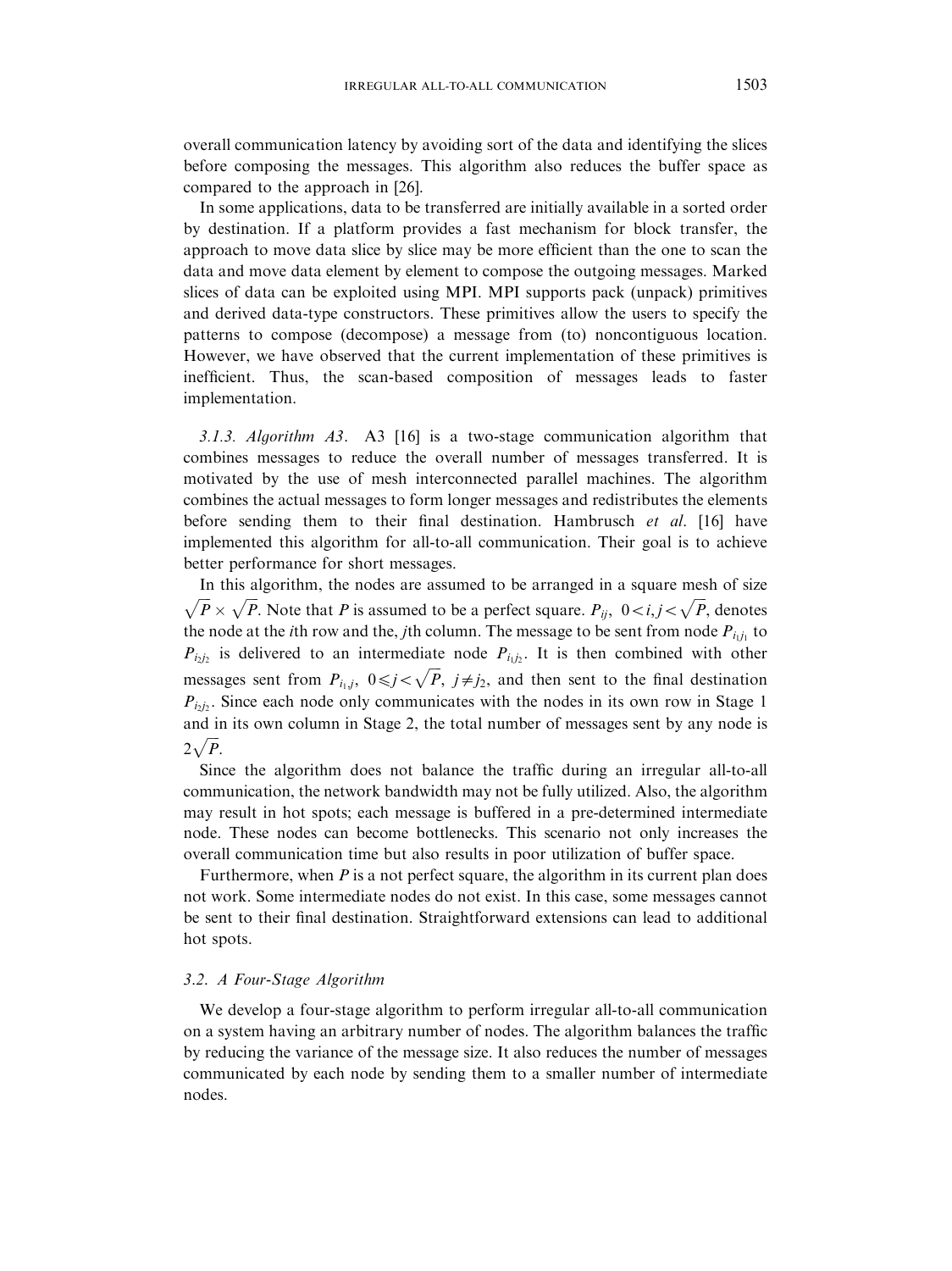To explain the algorithm, the nodes are assumed to be arranged in a twodimensional array as shown in Fig. 5. Row-major ordering is used throughout the paper.  $C = \left[\sqrt{P}\right]$  denotes the number of columns and  $R = \left[\frac{P}{\sqrt{P}}\right]$  $\overline{r}$   $\overline{r}$ denotes the number of rows. When C divides P, each column is defined to be a complete column. When C does not divide P, let  $r = P\sqrt[n]{\sqrt{P}}$ . We define the first r columns to be complete columns while the last  $C - r$  columns are defined to be incomplete columns. We also define the first  $R - 1$  rows to be complete rows. The last row is defined as incomplete row if C does not divide P.

At each node, the send buffer, denoted  $sBUF$ , is partitioned into several buckets. Data stored in each bucket are sent to a receiver. The receiver stores the received data in its receive buffer, denoted  $rBUF$ . At each node, the data to be communicated are initially stored in  $rBUF$  in an arbitrary order.

3.2.1. Overview of the four-stage algorithm. The first two stages perform message distribution, while the rest of the two stages perform message collection. To introduce the key ideas of the algorithm, we first consider the, case when  $P$  is divisible by C. The general case when  $P$  is an arbitrary integer is discussed in Section 3.2.2. Our four-stage algorithm is described as follows.

• Stages I and II—message distribution. The node array is partitioned into sets. In Stage I (II), all the nodes in a row (column) belong to the same set. Let  $N$  denote the number of nodes in each set; N equals  $C(R)$  in Stage I (II). Each node classifies its local data into  $P$  groups based on their destinations. It evenly divides each group into N segments, and collects segment i from each group into bucket i. There are N buckets in sBUF. The nodes in each set perform an all-to-all communication to exchange the corresponding data in the buckets.

During the first two stages, the variance of the message size is reduced. This reduces potential node contention. At the end of Stage II, the total data to be sent to the same destination are evenly distributed among all the P nodes.

• Stages III and IV—message collection. In Stage III, the node array is partitioned such that all the nodes in a row belong to a set.  $sBUF$  in each node is



FIG. 5. Logical view of the nodes as a two-dimensional node array.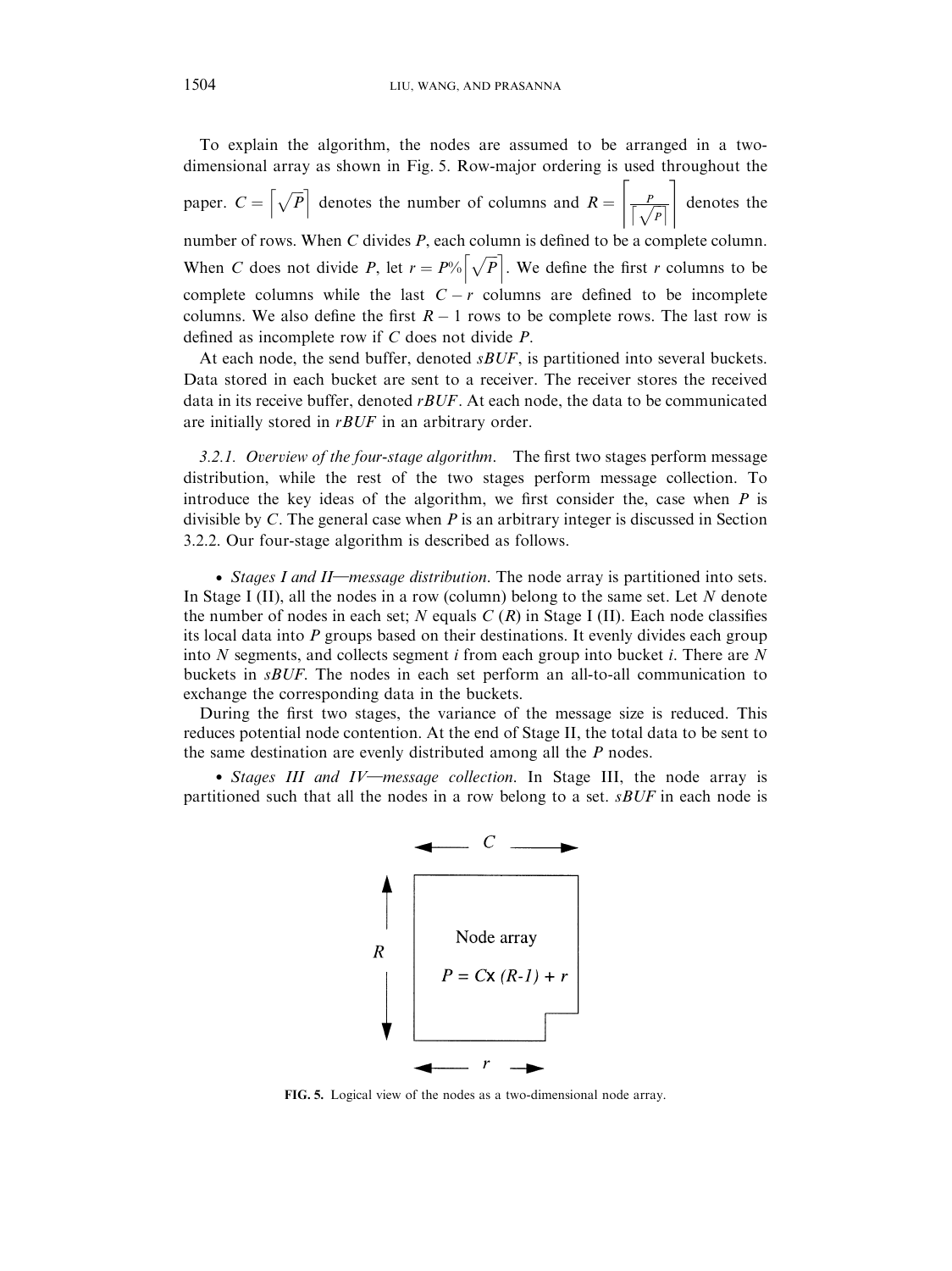## <span id="page-12-0"></span>**R-Schedule**

In each row, let the rank of node *i* be  $i\%C$ . The communication is performed in C steps. In step k,  $1 \le k \le C$ , node ranked l sends the message in its bucket  $(l+k)\%C$  to node ranked  $(l+k)\%C$  in its row.

#### **C-Schedule**

In each column, let the rank of node i be |  $i/C$  |. Let the number of nodes in the column be N. The communication is performed in N steps. In step k,  $1 \le k \le N$ , node ranked l sends the message in its bucket  $(l+k)\%N$  to node ranked  $(l+k)\%N$  in its column.

FIG. 6. Communication schedules.

partitioned into C buckets. In each node, the data destined for the same column are stored in a bucket. An all-to-all communication is performed in each row. During the communication, the message in a bucket is sent to its destination column along its row. In Stage IV, the node array is partitioned such that all the nodes in a column belong to the same set. Data elements are classified according to their destination and stored into R buckets. Each column performs an all-to-all communication so that each datum is sent to its final destination. Since the data to be sent to the same destination are evenly distributed at the end of Stage II, the variance of the message size communicated in each step in Stages III and IV is reduced.

We develop an efficient algorithm to compose the messages to be communicated in each stage. It avoids sorting of elements at the beginning of each stage. The algorithm is presented in Section 3.2.2.

The communication in each stage can be scheduled so that each node receives exactly one message in any step. Figure 6 shows these schedules. C-Schedule is used to schedule the communication in each row in Stages I and III, and R-Schedule is used in each column in Stages II and IV. Note that the total number of communication steps performed is  $2R + 2C$ .

Figure 7 illustrates the message distribution and message collection between a pair of nodes. In Fig. 7(a), each message is sliced and evenly distributed into two buckets. Then, the communication step is performed to exchange the data such that the data



FIG. 7. Illustration of message distribution and message collection. (a) Data are evenly distributed to P0 and P1. (b) Data are collected to the final destination.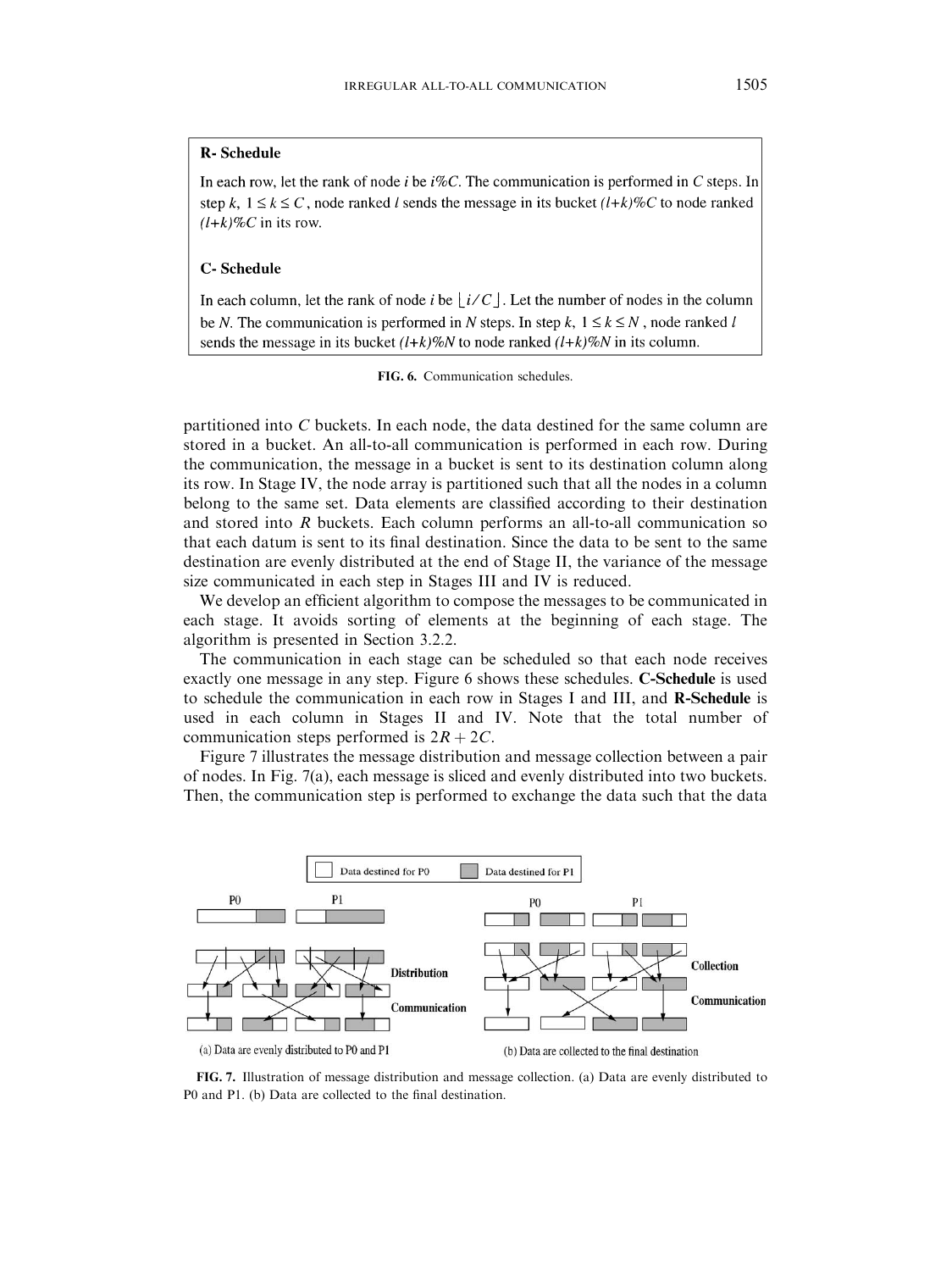destined for each node are evenly distributed between the nodes. In [Fig. 7\(b\)](#page-12-0), the data destined for the same node are collected and sent to their final destination.

3.2.2. Generalization of the algorithm.. As discussed at the beginning of Section 3, there can be an arbitrary number of nodes in a platform, or, a subset of the array participating in an irregular communication. In general, if  $P$  is not divisible by  $C$ , the algorithm introduced in Section 3.2.1 is incomplete; those nodes in the incomplete row cannot communicate with the nodes in the incomplete column(s).

A brute-force solution is to choose  $r$  nodes in a complete row and move all the data from each node in the incomplete row to a chosen node. The  $(R - 1)C$  node array, then, performs the four-stage algorithm as discussed in Section 3.2.1. After the four-stage communication, the data destined for the nodes in the incomplete row are transferred using an additional communication step. In the worst case, this approach doubles the maximum traffic  $(L_{max})$ . This not only degrades the performance but also increases the buffer size at each node. In addition, two extra steps of communication are required. In each of these steps, r messages are sent in parallel. These messages can be as long as  $L_{max}$ .

In this section, we generalize our algorithm by modifying Stages I and III. As compared to the brute-force approach, our algorithm is efficient and saves buffer space.

We modify Stages I and III by introducing additional communication steps. These communication steps are performed in concert with the all-to-all communication in each row so that the incomplete row can communicate with the incomplete  $\text{column(s)}$ . In Stages II and IV, an all-to-all communication is performed among the R nodes in each complete column and among the  $R - 1$  nodes in each incomplete column.

Note that the node array is rearranged if needed to ensure that the number of nodes in the incomplete row  $(r)$  is less than or equal to the number of complete rows  $(R - 1)$ . To perform the additional communication without node contention, we  $(K-1)$ . To perform the additional communication without hode contention, we design a priority communication schedule so that only  $\left[\sqrt{P}\right] + 1$  communication steps are required in each of Stages I and III. Also, we balance the load to reduce the variance of the message size. The details of the generalized algorithm are shown below:

(A) Additional messages for all-to-all communication in an incomplete array. We define  $C - r$  pseudo-nodes to fill the incomplete row of the node array. While performing all-to-all communication among the  $r$  nodes in Stages I and III, each node in the incomplete row sends a distinct message to each pseudo-node. The additional messages destined for each pseudo-node, however, are distributed to the nodes in the complete rows of an incomplete column. A total of  $r(C - r)$  additional messages are communicated.

For each node in the incomplete row, the message sent from the node in the ith column,  $0 \le i < r$ , to the pseudo-node in the *j*th column,  $r \le j < C$ , is delivered to the node located in the ith row and the jth column. These additional messages and the mapping onto the incomplete columns are illustrated i[n Fig. 8 f](#page-14-0)or the case of  $P = 18$ .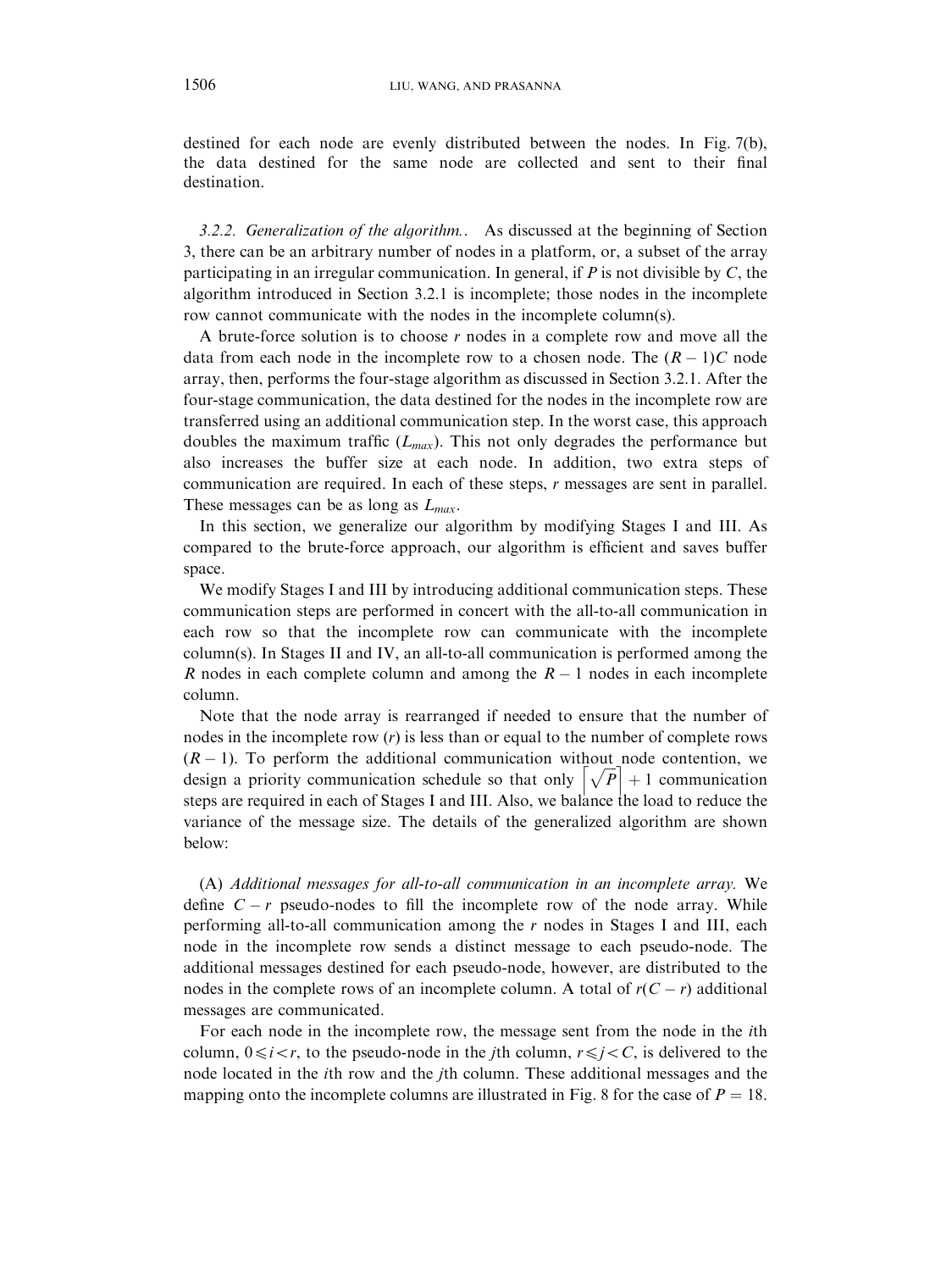<span id="page-14-0"></span>

FIG. 8. Additional messages communicated when  $P$  is not divisible by  $C$ .

We need at least  $r$  complete rows to receive these additional messages, i.e.,  $R-1 \ge r$ . Since  $r \le \left\lceil \sqrt{P} \right\rceil - 1$  and  $R-1 = \left\lceil \frac{P}{\left\lceil \sqrt{P} \right\rceil} \right\rceil$  $\left[\frac{P}{\sqrt{P}}\right] - 1 \geqslant \left[\sqrt{P}\right] - 2$ , this condition is not valid when  $P = \left[\sqrt{P}\right] \lfloor \sqrt{P} \rfloor - 1$ . In this case,  $r = \left[\sqrt{P}\right] - 1$  and  $R - 1 =$  $\left[\sqrt{P}\right] - 2$ . We rearrange the array by defining C to be  $\sqrt{P}$ . This yields  $r =$  $\bar{R}|\sqrt{P}|-1$  and  $R-1=\lceil \sqrt{P} \rceil -1$ . Thus, there are sufficient number of complete rows to receive the additional messages.

(B) Priority scheduling. The  $r(C - r)$  additional messages discussed above interfere with the all-to-all communication in each row performed in Stages I and III, resulting in node contention.

[Figure 9](#page-15-0) shows the communication schedule for the third row of the node array when  $P = 61$  ( $R = 8$ ,  $C = 8$ ,  $r = 5$ ). The nodes in the third row of the array perform an all-to-all communication, also node 58 sends additional message to each of the nodes 21, 22 and 23. The shaded area indicates the node contention. In the worst case (when  $r = 1$ ), node contention occurs during  $C - 1$  steps (in each of Stages I and III). To avoid this node contention, we can perform the all-to-all communication in each row first and then perform the additional communication. However, this causes  $C - 1$  more steps in the worst case in each of Stages I and III.

We reschedule the communication steps using a priority schedule. The additional messages sent from the incomplete row have a higher priority. [Figure 10](#page-15-0) illustrates such a priority schedule.

In [Fig. 10,](#page-15-0) we schedule the communication so that each node receives at most one message in a step. The additional messages to be sent from node 58 are scheduled first. Then, the communication from node 18 is scheduled. Nodes 18 and 58 send messages to node 21 in Step 3. The contention at node 18 is avoided by stalling the send in Step 3. Stalling the data from node 18 causes secondary contention at node 17. The contention at node 17 is eliminated by stalling the send in Step 4. A chain of contentions occurs among the rest of the nodes with lower priorities. These nodes are scheduled to eliminate the contention as shown in [Fig. 10.](#page-15-0) The communication schedule is defined as follows: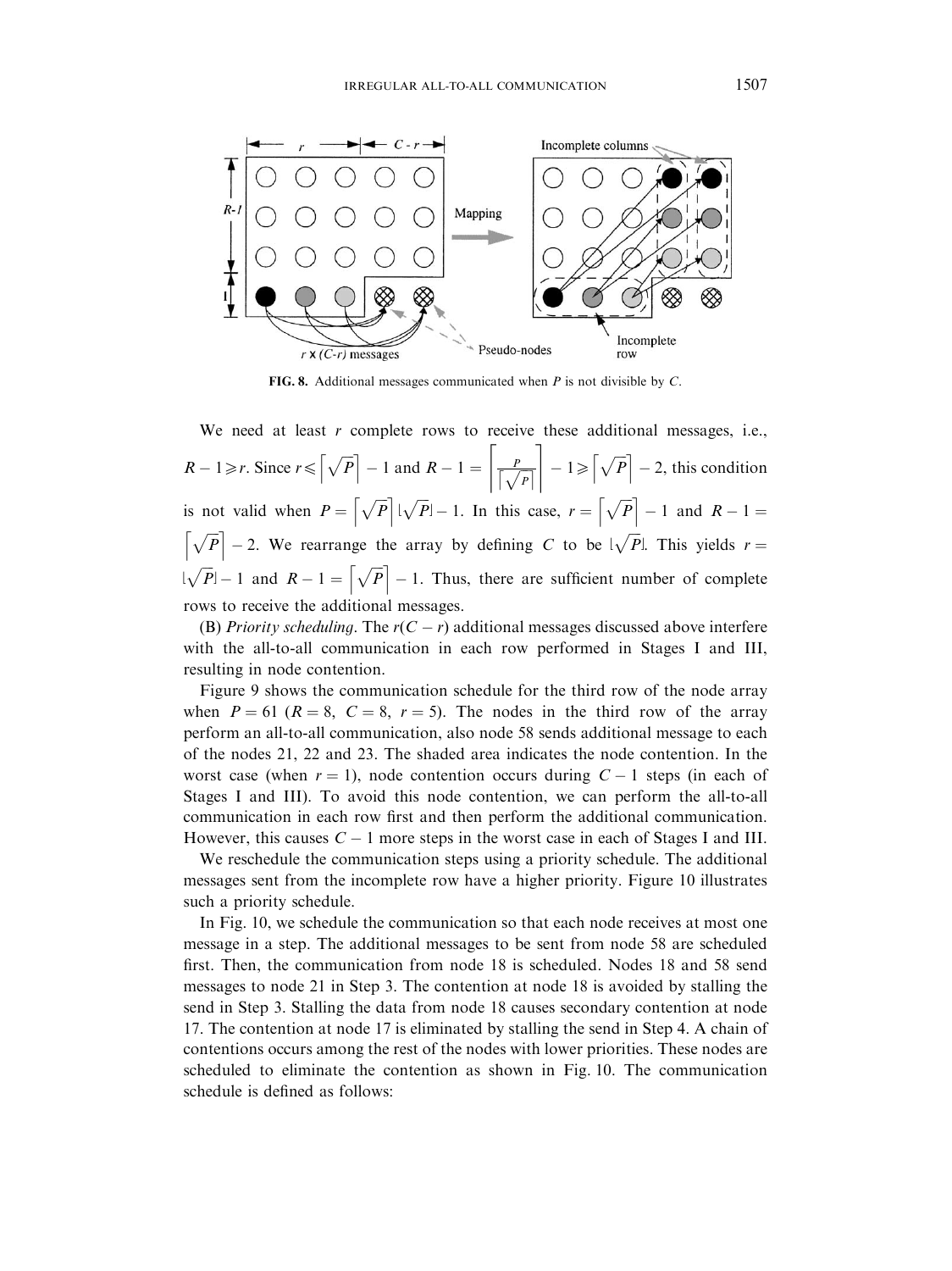<span id="page-15-0"></span>

| Column no.                 | $\theta$ |    | $\overline{2}$ | 3  | 4  | 5  | 6  | 7  |    |
|----------------------------|----------|----|----------------|----|----|----|----|----|----|
| Receiver<br>Sender<br>Step | 16       | 17 | 18             | 19 | 20 | 21 | 22 | 23 | 58 |
| Step 1                     | 17       | 18 | 19             | 20 | 21 | 22 | 23 | 16 | 59 |
| Step 2                     | 18       | 19 | 20             | 21 | 22 | 23 | 16 | 17 | 60 |
| Step 3                     | 19       | 20 | 21             | 22 | 23 | 16 | 17 | 18 | 21 |
| Step 4                     | 20       | 21 | 22             | 23 | 16 | 17 | 18 | 19 | 22 |
| Step 5                     | 21       | 22 | 23             | 16 | 17 | 18 | 19 | 20 | 23 |
| Step 6                     | 22       | 23 | 16             | 17 | 18 | 19 | 20 | 21 | 56 |
| Step 7                     | 23       | 16 | 17             | 18 | 19 | 20 | 21 | 22 | 57 |
| Step 8                     | 16       | 17 | 18             | 19 | 20 | 21 | 22 | 23 | 58 |

FIG. 9. Communication schedule illustrating node contention.

## Revised R-Schedule

 $\bullet$   $C - r$  pseudo-nodes are defined to fill the incomplete row. **R-Schedule** shown in [Fig. 6](#page-12-0) is used to schedule each row. Note that the pseudo-nodes do not send any message.

. The messages destined for each pseudo-node are distributed to some nodes in the complete rows as discussed in (A).

• In the *mth* complete row,  $0 \le m < r$ , for  $0 \le k \le C - r + m$ , the node ranked  $(m + C - k)\%C$  in that row inserts a stall in Step  $(r - m + 1 + k)$ .

The above schedule results in an additional communication step in Stages I and III. However, no node contention occurs. Thus, Stages I and III are each completed in  $\left[\sqrt{P}\right] + 1$  steps.

| Column no.                    | $\Omega$ | 1  | $\overline{2}$ | 3  | 4  | 5  | 6  | 7  |    |
|-------------------------------|----------|----|----------------|----|----|----|----|----|----|
| Sender<br>$R_{c_{C}}$<br>Step | 16       | 17 | 18             | 19 | 20 | 21 | 22 | 23 | 58 |
| Step 1                        | 17       | 18 | 19             | 20 | 21 | 22 | 23 | 16 | 59 |
| Step 2                        | 18       | 19 | 20             | 21 | 22 | 23 | 16 | 17 | 60 |
| Step 3                        | 19       | 20 | X              | 22 | 23 | 16 | 17 | 18 | 21 |
| Step 4                        | 20       | X  | 21             | 23 | 16 | 17 | 18 | 19 | 22 |
| Step 5                        | X        | 21 | 22             | 16 | 17 | 18 | 19 | 20 | 23 |
| Step 6                        | 21       | 22 | 23             | 17 | 18 | 19 | 20 | x  | 56 |
| Step 7                        | 22       | 23 | 16             | 18 | 19 | 20 | X  | 21 | 57 |
| Step 8                        | 23       | 16 | 17             | 19 | 20 | X  | 21 | 22 | 58 |
| Step 9                        | 16       | 17 | 18             |    |    | 21 | 22 | 23 |    |

 $X:$  inserted stall

FIG. 10. Revised communication schedule.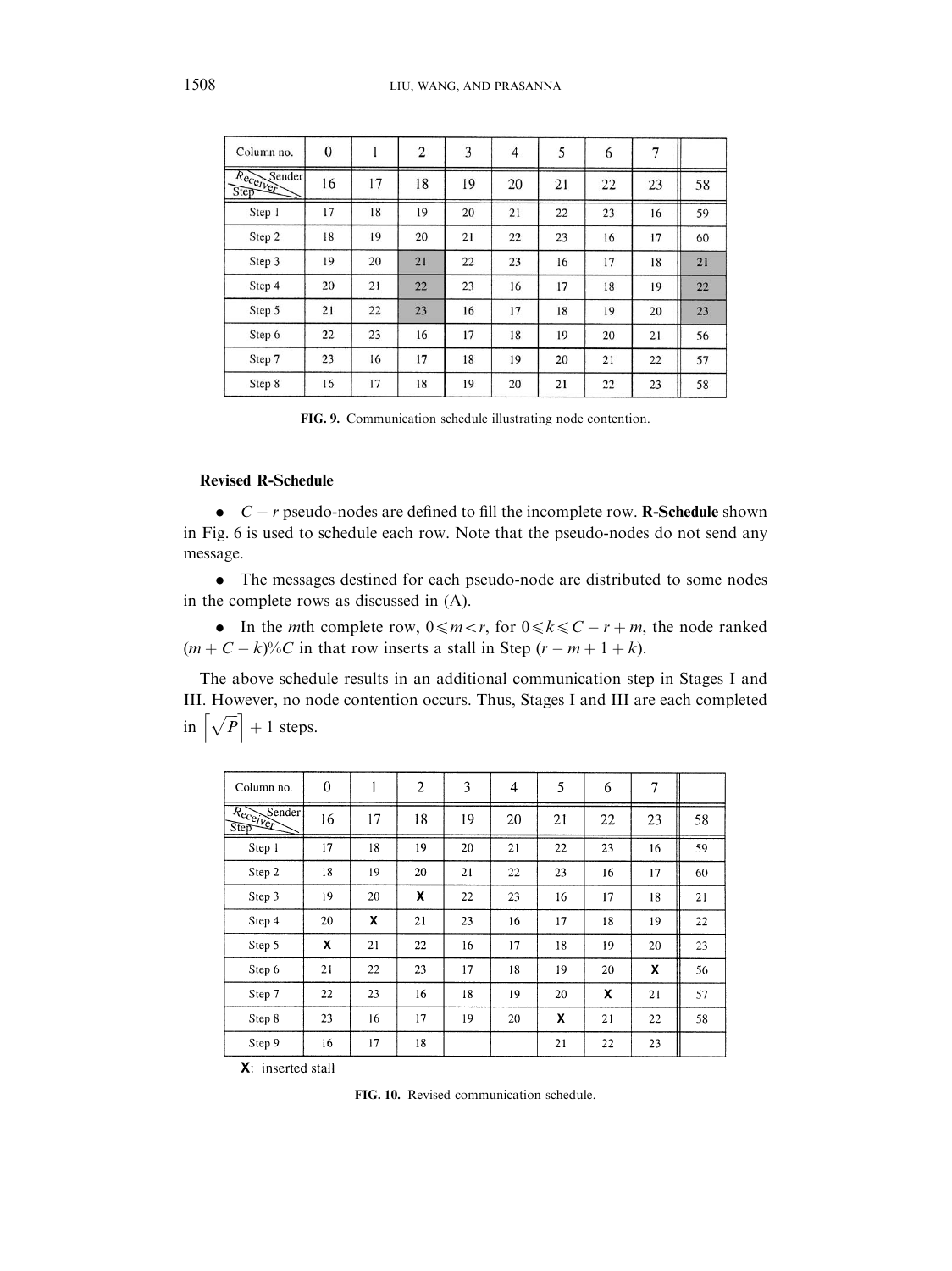(C) Load balancing. Associated with the modification in (A), we need to balance the load at the end of Stage II so that the variance of the message size can be reduced in the last two stages.

It should be noted that the complete columns have  $R$  nodes each, while each incomplete column has  $R-1$  nodes. In Stage I, in each node,  $\frac{R}{P}$  of the data destined for node j,  $0 \le j < P$ , is distributed to each node in its row in the complete column and  $\frac{R-1}{P}$  of this data is distributed to each node in its row in the incomplete columns. Then the messages in the nodes are evenly distributed along each column in Stage II to balance the load.

This distribution can be implemented by using a scan-based algorithm. This algorithm takes  $O(L_{max})$  time. It composes the messages to be communicated on the fly as the elements are scanned and avoids sorting of the elements before balancing the load. A similar algorithm was performed in [\[2\].](#page-31-0) That algorithm, however, was developed to evenly distribute the load to each bucket.

The distribution primitive, R-Distribute, used in Stage I is defined in Fig. 11. In each node, data are distributed from  $rBUF$  to  $sBUF$ .  $sBUF$  at each node is partitioned into C buckets. We define a counter array, *count*[.], with P entries. The jth entry is used to count the number of elements destined for node j during the scan operation.  $F(x) = (x^{0} \& P)^{0} \& C$  is a distribution function that specifies the bucket number to be used.

**R-Distribute** ensures that, in each node, for every  $P$  elements to be sent to node j, R of them are stored in each of the first r buckets, and  $R - 1$  of them are stored in each of the last  $C - r$  buckets. The entries of the counter array are initialized to 0 through  $C - 1$ . Thus, the first element destined for node *j* is stored in bucket  $j\%C$ . The purpose of the initialization of the counter array is to smooth out the message size in the buckets. The effectiveness of the initialization is proven in [\[2\].](#page-31-0)

The distribution primitive, C-Distribute used in Stage II can be similarly defined. At each node in the complete (incomplete) columns,  $sBUF$  is partitioned into  $R(R - 1)$  buckets. The message stored in each bucket is sent to a node in its column, *count*[i],  $0 \le i \le R$  ( $0 \le i \le (R-1)$ ), is set to  $i\sqrt[6]{aR}$  ( $i\sqrt[6]{(R-1)}$ ). The elements in each node are evenly distributed to the  $R(R - 1)$  buckets by using the distribution function  $F(x)$ .  $F(x) = x\%R$   $(F(x) = x\% (R - 1))$ .

3.2.3. The complete four-stage algorithm. To describe the complete algorithm, we first define all-to-all communication primitives, C-Comm and R-Comm, and collection primitives, C-Collect and R-Collect.

| <b>R-Distribute</b>                                                                     |
|-----------------------------------------------------------------------------------------|
| The following code is executed in each node.                                            |
| Set <i>count[i]</i> to $i\%C$ , $0 \le i < P$ , <i>i</i> denotes the destination index. |
| Repeat                                                                                  |
| If an element is to be sent to node $j$ , it is stored in                               |
| bucket $F$ (count[j])=[(count[j]%P)%C] of sBUF.                                         |
| Increment <i>count[i]</i> .                                                             |
| Until rBUF is completely scanned                                                        |

FIG. 11. Message distribution in Stage I.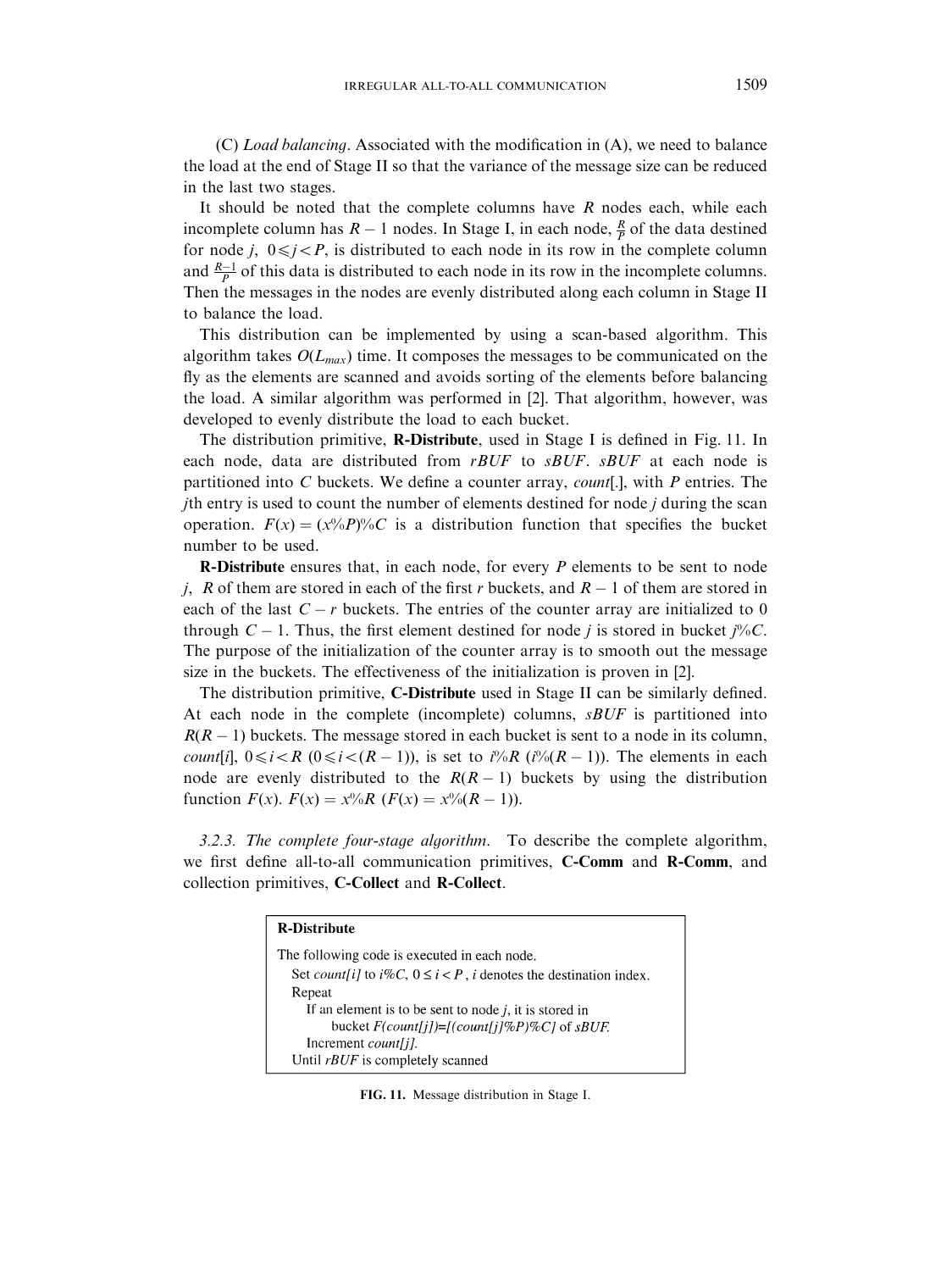C-Comm. The nodes are partitioned such that all the nodes in a column belong to a set. An all-to-all communication among the nodes in each column is performed. This all-to-all communication is performed in parallel for all the columns. C-Schedule shown in [Fig. 6](#page-12-0) is used to schedule the communication in each column.

R-Comm. The nodes are partitioned such.that all the nodes in a row belong to a set. An all-to-all communication with the nodes in each row along with the additional communication due to pseudo-nodes is performed in parallel for all the rows. Revised R-Schedule is used to schedule the communication.

C-Collect. In each node,  $sBUF$  is partitioned into C buckets. In each node, the elements to be sent to the kth column are collected into the kth bucket,  $0 \le k < C$ .

 $R$ -Collect. In each node in a complete (an incomplete) column,  $sBUF$  is partitioned into  $R(R - 1)$  buckets. The elements to be sent to the kth row are collected into the kth bucket,  $0 \le k < R$  ( $0 \le k < R - 1$ ).

Based on the primitives introduced in Section 3.2.2 and in this section, the fourstage algorithm is shown in Fig. 12. A barrier synchronization is performed at the beginning of each stage.

3.2.4. Performance analysis. We analyze first the number of messages received at each node and the maximum length of the messages communicated in each stage, then the buffer space requirements. An expression for the execution time is also derived based on the model described in [Section 2.](#page-2-0)

We consider the case when  $r > 0$ . To simplify the presentation of our proofs, we assume that  $M_{ij}$  is divisible by P,  $0 \le i, j < P$ .

LEMMA 1. Any node in a complete column receives at most  $\left[\sqrt{P}\right]$  messages in each stage. Any node in an incomplete column receives at most  $\vert$  $\left[\sqrt{P}\right] + 1$  messages in Stages I and III and at most  $\left[\sqrt{P}\right] - 1$  messages in Stages II and IV.



FIG. 12. The complete version of the four-stage algorithm.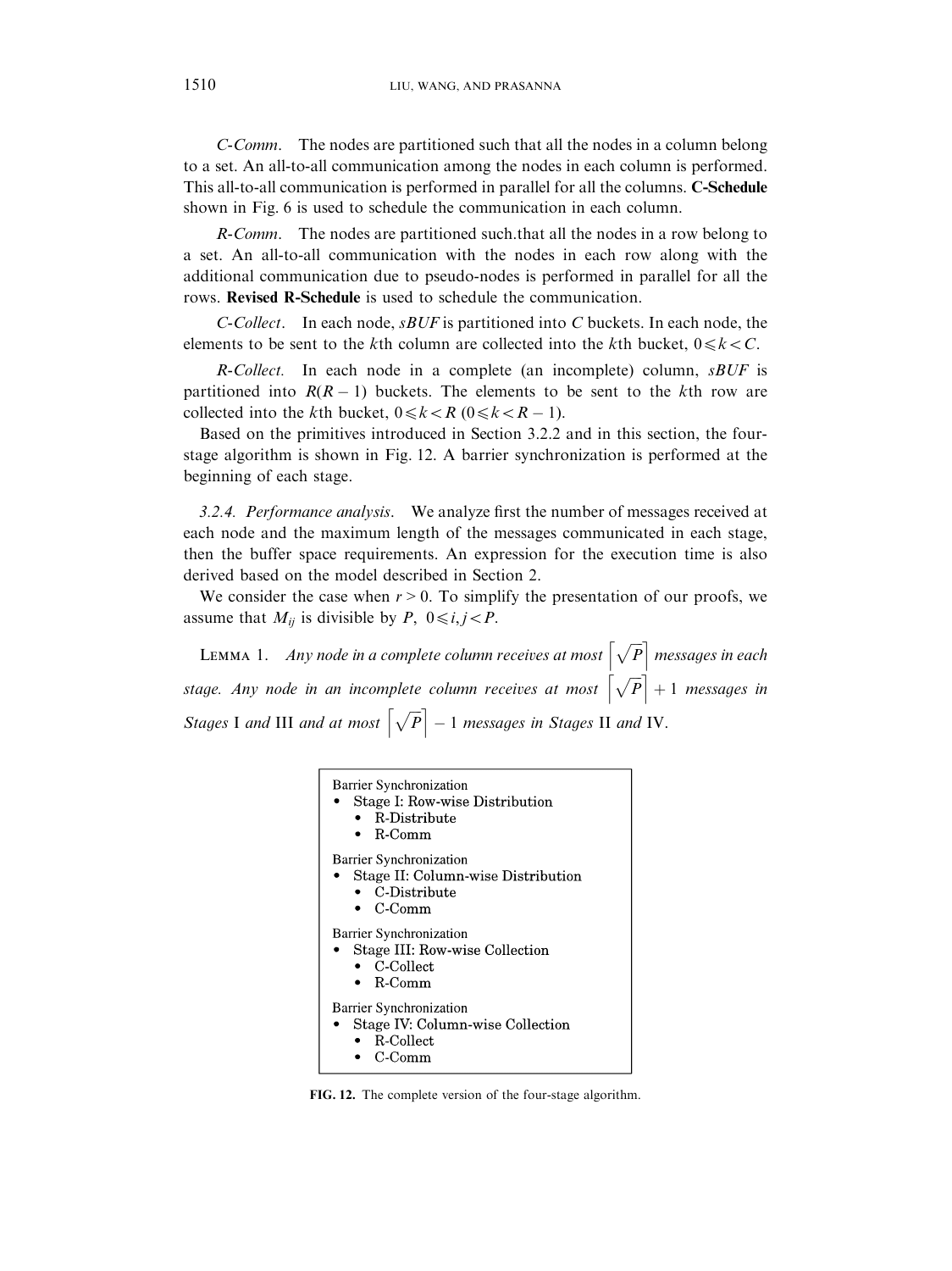*Proof.* Note that the messages are communicated when **C-Comm** or **R-Comm** is performed. The other steps are local operations.

When **C-Comm** is performed in Stages II and IV, there are at most  $\left[\sqrt{P}\right]$  nodes in each column. So, any node in a complete column receives at most  $\left[\sqrt{P}\right]$  messages including a message from itself.. There are at most  $\left[\sqrt{P}\right] - 1$  nodes in an incomplete column. So, any node in an incomplete column receives at most  $\left[\sqrt{P}\right] - 1$  messages.  $\begin{bmatrix} 1 & -1 \\ -1 & 1 \end{bmatrix}$ 

When **R-Comm** is performed in Stages I and III, any node receives at most  $\sqrt{\overline{P}}$ messages from the nodes in its row. In addition, a node in an incomplete column receives an additional message if the node is in one of the first r rows. Therefore, a node in an incomplete column receives at most  $\left[\sqrt{P}\right] + 1$  messages.

Now, we show bounds on the length of the messages communicated during the execution of the algorithm. First, we show the property of data distribution at the end of Stage II in Lemma 2. This is used to derive the maximum length of the messages communicated in the last two stages.

Lemma 2. At the end of Stage II, the data elements to be sent to the same destination are evenly distributed among the P nodes.

Proof. Consider the distribution of data elements destined for an arbitrary node j,  $0 \le j < P$ , at the end of Stage II.

Let  $e_i$  be the data destined for node j. At any node k,  $0 \le k \le P$ , after **R-Distribute** is performed in Stage I, each of the first r buckets has  $\frac{R}{P}M_{kj}$  of  $e_j$ . Each of the last  $C - r$  buckets has  $\frac{R-1}{P}M_{kj}$  of  $e_j$ . After **R-Comm** is performed:

(1)Any node is in a complete column has

- $\sum_{i=r_c}^{(r_c+1)C-1} \frac{R}{P} M_{ij}$  of  $e_j$ , if the node is in a complete row  $r_c$ , for  $0 \le r_c < R 1$ .
- $\bullet$   $\sum_{i=(R-1)C}^{P-1} \frac{R}{P} M_{ij}$  of  $e_j$ , if the node is in the incomplete row.

(2)Any node in an incomplete column has

•  $\sum_{i=r_{ic}}^{(r_{ic}+1)C-1} \frac{R-1}{P} M_{ij} + \frac{R-1}{P} M_{sj}$  of  $e_j$ , if the node is in row  $r_{ic}$  for  $0 \le r_{ic} < r$ . The second term is due to the additional message received from node s, where s is the  $r_{ic}$ th node in the incomplete row.

•  $\sum_{i=r_{ic}}^{(r_{ic}+1)C-1} \frac{R-1}{P} M_{ij}$  of  $e_j$ , if the node is in row  $r_{ic}$ , for  $r \le r_{ic} < R-1$ . At the end of Stage I, each complete column has

$$
\sum_{r_c=0}^{R-2} \sum_{i=r_c}^{(r_c+1)C-1} \frac{R}{P} M_{ij} + \sum_{i=(R-1)C}^{P-1} \frac{R}{P} M_{ij} = \sum_{i=0}^{P-1} \frac{R}{P} M_{ij} \text{ of } e_j.
$$

Each incomplete column has

$$
\sum_{r_{ic}=0}^{R-2} \sum_{i=r_{ic}C}^{(r_{ic}+1)C-1} \frac{R-1}{P} M_{ij} + \sum_{i=(R-1)C}^{P-1} \frac{R-1}{P} M_{ij} = \sum_{i=0}^{P-1} \frac{R-1}{P} M_{ij} \text{of } e_j.
$$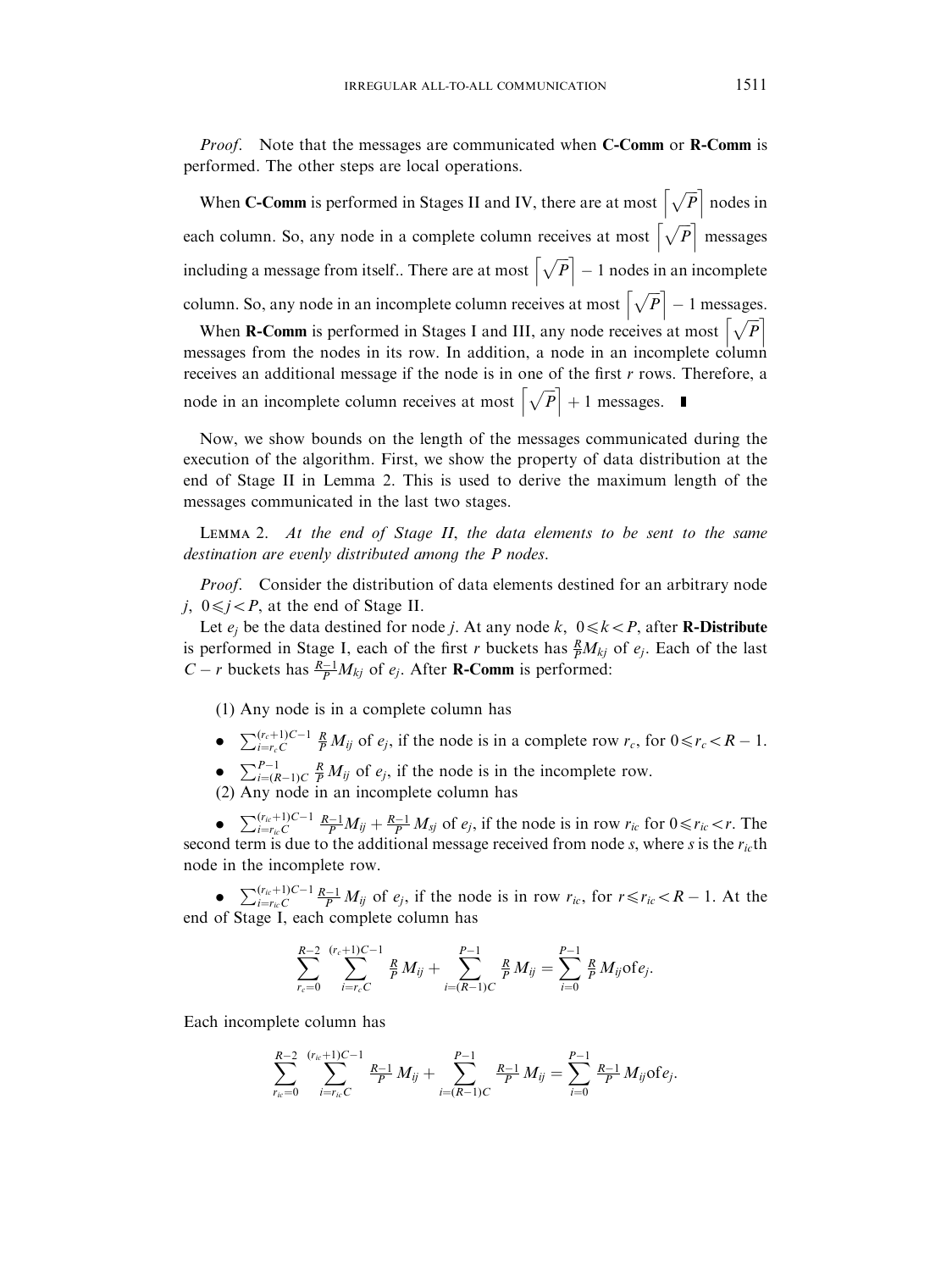There are R nodes in a complete column and  $R-1$  nodes in an incomplete column. Since the elements are evenly distributed along each column in Stage II, at the end of Stage II, each node has  $\sum_{i=0}^{P-1} \frac{M_{ij}}{P}$  elements destined for node j,  $0 \le j < P-1$ . Thus, at the end of Stage II, the data elements to be sent to the same destination are evenly distributed among the  $P$  nodes.  $\blacksquare$ 

LEMMA 3. The length of any message received by a node in a complete column is LEMMA 5. The length of any message received by a node in an incomplete<br>bounded by  $\left[\sqrt{P}\right] \frac{L_{max}}{P}$ . The length of any message received by a node in an incomplete<br>column is bounded by  $\left[\sqrt{P}\right]+1\right) \frac{L_{max}}{P}$  in Stag Stages I and III.

*Proof.* Let node  $A(B)$  be an arbitrary node in a complete (an incomplete) column. In Stage I, the total length of the messages sent from any node  $i$  to node  $A(B)$  is  $\sum_{j=0}^{P-1} \frac{R}{P} M_{ij} (\sum_{j=0}^{P-1} \frac{R-1}{P} M_{ij})$ , which is less than or equal to  $R \frac{L_{max}}{P} ((R-1) \frac{L_{max}}{P})$ .

Node  $A(B)$  receives at most  $C(C + 1)$  messages in Stage I. In Stage II, the received data in node  $A(B)$  are evenly distributed to  $R(R - 1)$  buckets. So the length of the messages transferred along a complete (an incomplete) column is bounded by  $C$  $\frac{L_{max}}{P}((C+1)\frac{L_{max}}{P})$  in Stage II.

As proven in Lemma 2, each node contains  $\sum_{i=0}^{P-1} \sum_{i=0}^{P-1} \frac{M_{ij}}{P}$  elements at the end of Stage II. In Stage III, the message sent from each node to a column is  $\sum_j \sum_{i=0}^{P-1} \frac{M_{ij}}{P}$ in length, for every node j in that column. Since there are  $R(R - 1)$  nodes in each complete (incomplete) column; the length of the messages received by node  $A(B)$  is bounded by the maximum of  $R \sum_{i=0}^{P-1} \frac{M_{ij}}{P}((R-1) \sum_{i=0}^{P-1} \frac{M_{ij}}{P})$ ,  $0 \le j < P$ , which is less than or equal to  $R \frac{L_{max}}{P}((R-1)\frac{L_{max}}{P}).$ 

In Stage IV, at node  $A(B)$ , elements destined for the same node are collected into  $R(R-1)$  buckets. Since there are at most  $C(C+1)$  messages received by node  $A(B)$ , each bucket has  $C \sum_{i=0}^{P-1} \frac{M_{ij}}{P}((C+1) \sum_{i=0}^{P-1} \frac{M_{ij}}{P})$  elements to be sent to node j. So the length of the messages sent from node  $A(B)$  is bounded by  $C \frac{L_{max}}{P}((C+1)\frac{L_{max}}{P})$ .

Since  $R \leq \left[\sqrt{P}\right]$  and  $C = \left[\sqrt{P}\right]$ , the length of the messages received by any node in a complete column is bounded by  $\left[\sqrt{P}\right]\frac{L_{max}}{P}$ . The length of the messages received by any node in an incomplete column is bounded by  $\left(\sqrt{P}+1\right)\frac{L_{max}}{P}$  in Stages II and IV and  $(\sqrt{P} - 1) \frac{L_{max}}{P}$  in Stages I and III.

[Table 2](#page-20-0) summarizes the message distribution in the system.

Based on Lemmas 1 and 3, we show a bound on the buffer space requirement in the following theorem.

Theorem 1. The total size of the buffer needed at any node is bounded by  $2\left(\sqrt{P}\right)^2 \frac{L_{max}}{P}.$ 

Proof. From Lemmas 1 and 3, any node in a complete column receives at most  $\left[\sqrt{P}\right]$  messages, and the length of each is bounded by  $\left[\sqrt{P}\right] \frac{L_{max}}{P}$ .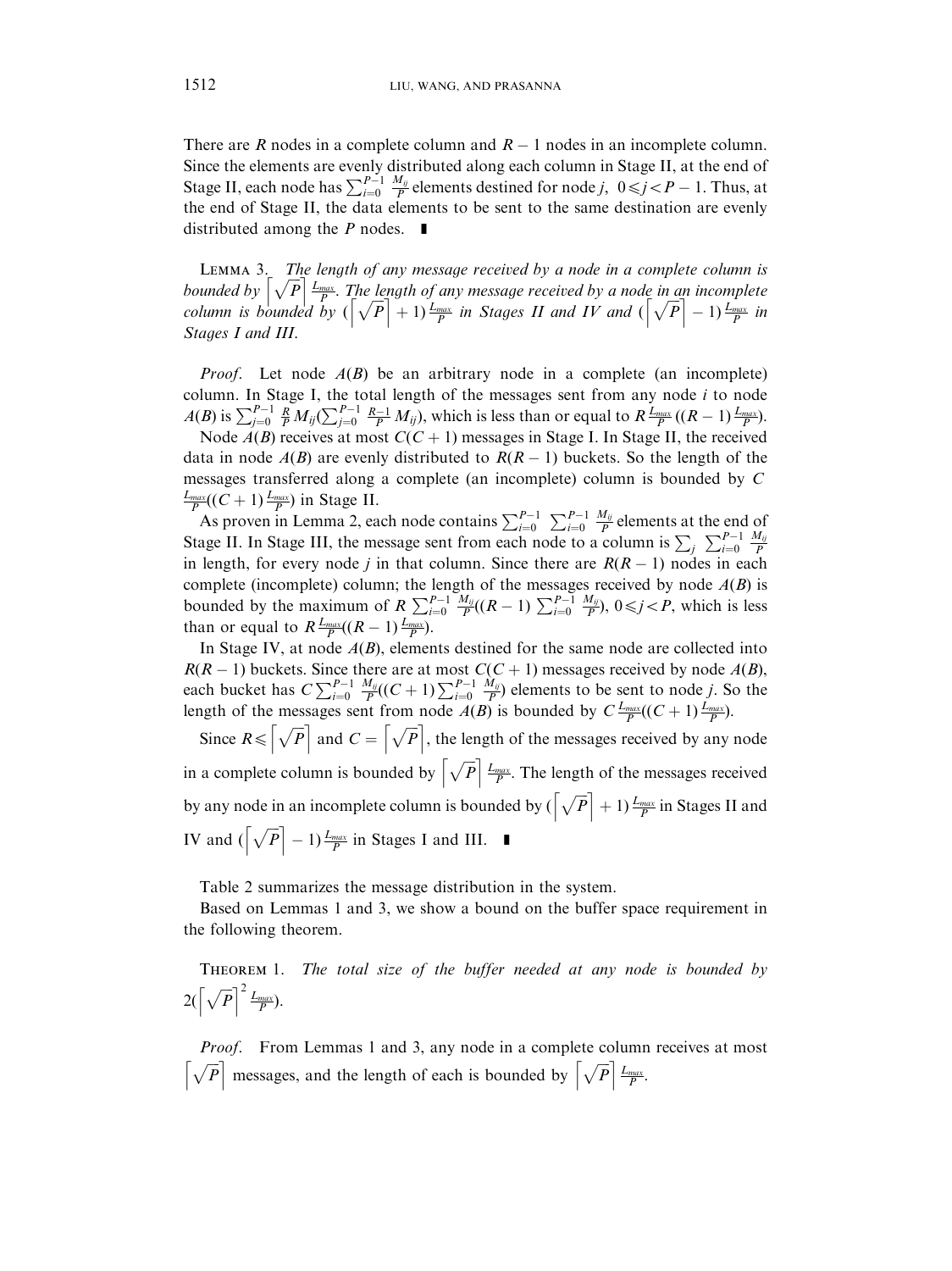<span id="page-20-0"></span>

| Stage        | Node in a complete column |                                  | Node in a incomplete column |                                            |  |
|--------------|---------------------------|----------------------------------|-----------------------------|--------------------------------------------|--|
|              | No. of messages           | Longest message                  | No. of messages             | Longest messages                           |  |
|              | $\left \sqrt{P}\right $   | $\frac{ \sqrt{P} }{P}$ $L_{max}$ | $\left[\sqrt{P}\right] + 1$ | $\sqrt{P-1}$ $L_{max}$                     |  |
| $\mathbf{H}$ | $\left \sqrt{P}\right $   | $\frac{ \sqrt{P} }{P}L_{max}$    | $\left[\sqrt{P}\right]-1$   | $\frac{\left \sqrt{P}\right +1}{P}L_{max}$ |  |
| H            | $\sqrt{P}$                | $\frac{ \sqrt{P} }{P}L_{max}$    | $\left[\sqrt{P}\right] + 1$ | $\sqrt{\frac{P-1}{P}}L_{max}$              |  |
| IV           | $\sqrt{P}$                |                                  | $\sqrt{P}$ – 1              | $\sqrt{P\left +1\right }$                  |  |

TABLE 2

Number of Messages Received at a Node and the Size of the Longest Message

On the other hand, in Stages II and IV, any node in an incomplete column receives at most  $\left[\sqrt{P}\right] + 1$  messages. The length of each message is bounded by  $\lfloor \sqrt{P} \rfloor \frac{L_{max}}{P}$ . In Stages I and III, each of these nodes receives at most  $\left[\sqrt{P}\right] - 1$  messages. The length of each message is bounded by  $\left(\sqrt{P}\right] + 1 \frac{L_{max}}{P}$ .

Since  $\left(\left[\sqrt{P}\right]\left(\left[\sqrt{P}\right]+1\right)<\left[\sqrt{P}\right]^2\right]$ , the size of rBUF is bounded by  $\left[\sqrt{P}\right]^2\frac{L_{max}}{P}$ . The data in rBUF are copied to sBUF in each stage. Thus, the size of sBUF is bounded by  $\left[\sqrt{P}\right]^2 \frac{L_{max}}{P}$ . Therefore, the total buffer size at any node is bounded by  $2\left(\left[\sqrt{P}\right]^2 \frac{L_{max}}{P}\right).$ 

Based on the model introduced in [Section 2,](#page-2-0) we derive an expression for the total execution time of the algorithm in terms of the start-up latency  $(T_d)$  and the latency proportional to the traffic size  $(t_m + t_c + t_d)$ .

THEOREM 2. The total execution time of the four-stage algorithm is  
\n
$$
(4\left\lceil \sqrt{P} \right\rceil + 2)T_d + 4\left(\left\lceil \sqrt{P} \right\rceil + 1\right)\left\lceil \sqrt{P} \right\rceil \frac{L_{max}}{P}(t_m + t_c + t_d).
$$

Proof. Note that a barrier synchronization is performed at the beginning of each stage. Thus, we can derive the execution time for each stage and sum up these times. The algorithm employs a conflict-free schedule in each stage. The execution time of a stage is bounded by the product of the number of communication steps and the time taken by in the longest communication step in the stage. As shown in Table 2, in each of Stages I and III, the length of the longest message is  $\left[\sqrt{P}\right] \frac{L_{max}}{P}$ . There are at most  $\left[\sqrt{P}\right]$  steps as discussed in Section 3.2.2(B). Similarly, in each of Stages II and IV, the length of the longest message is  $\left(\sqrt{P}+1\right)\frac{L_{max}}{P}$ . There are at most  $\left[\sqrt{P}\right]$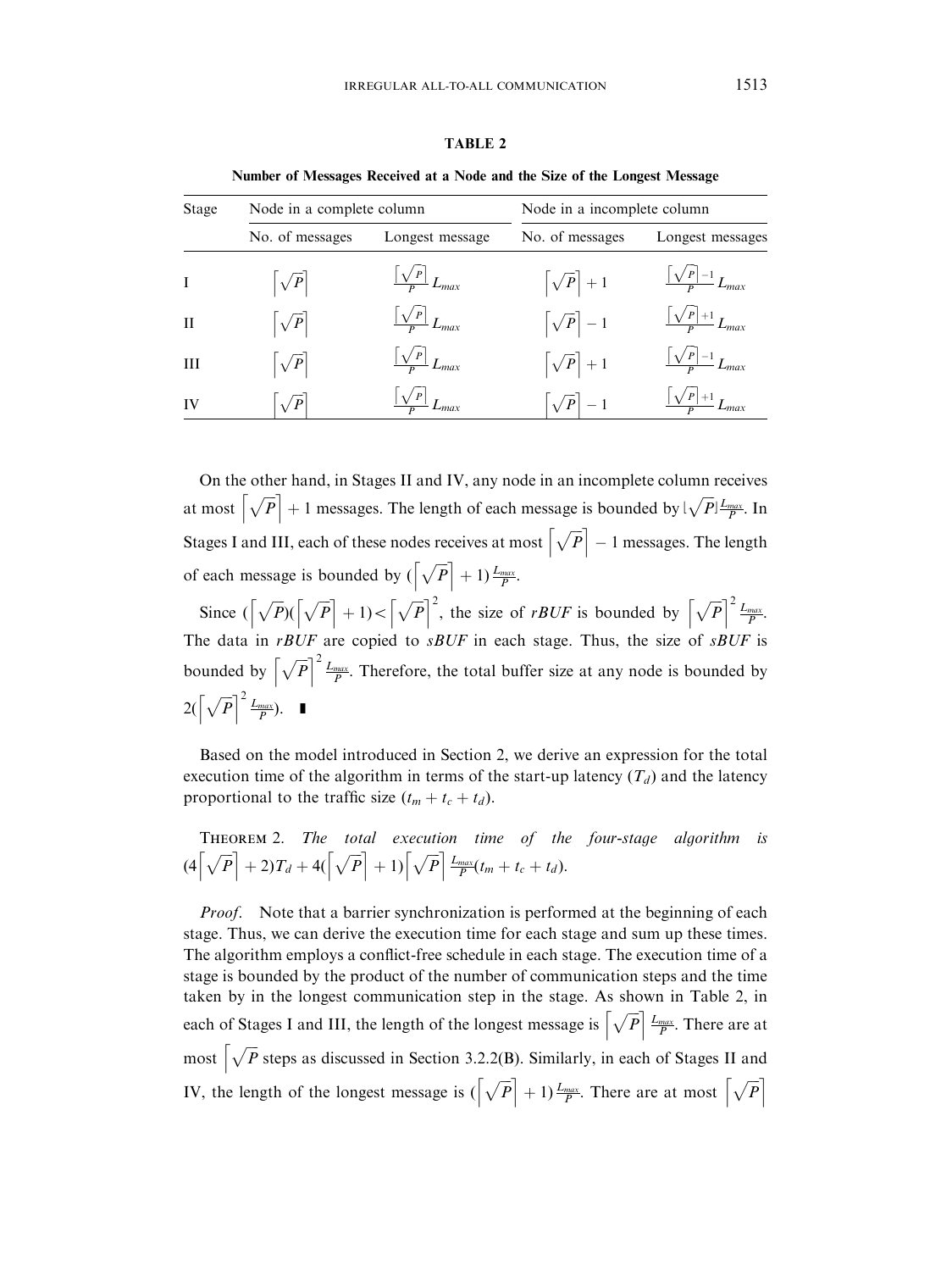| A RT |  |
|------|--|
|------|--|

<span id="page-21-0"></span>

| Algo-<br>rithm | Number of<br>start-ups | Total traffic | Reduction<br>of number<br>of messages | of message<br>irregularity | Reduction Comments                                                                      |
|----------------|------------------------|---------------|---------------------------------------|----------------------------|-----------------------------------------------------------------------------------------|
| A <sub>1</sub> | $\boldsymbol{P}$       | $L_{max}$     | No                                    | N <sub>0</sub>             | Node contention occurs                                                                  |
| A <sub>2</sub> | 2P                     | $2L_{max}$    | No                                    | <b>Yes</b>                 | $2P$ messages are commu-<br>nicated                                                     |
| A <sub>3</sub> | $2\sqrt{P}$            | $2L_{max}$    | Yes                                   | N <sub>0</sub>             | P is restricted to be a<br>perfect<br>square. Node contention<br>and hot<br>spots occur |
| A <sub>4</sub> |                        |               | Yes                                   | Yes                        |                                                                                         |

Communication Characteristics of the Algorithms

communication steps. Thus, there are  $\left[\sqrt{P}\right] + 2$  start-ups and the total traffic at each node is bounded by  $4\left(\sqrt{P} \right) + 1\right) \left(\sqrt{P} \right) \frac{L_{max}}{P}$  Thus, the total time to execute the algorithm is  $(4\lceil \sqrt{P} \rceil + 2)T_d + 4(\lceil \sqrt{P} \rceil + 1)\lceil \sqrt{P} \rceil \frac{L_{max}}{P}(t_m + t_c + t_d)$ .

#### 3.3. Comparison of the Algorithms

Table 3 summarizes the techniques employed by the four algorithms and their communication complexities. Table 4 lists the buffer requirements of the algorithms. The algorithms are compared in the following:

• Based on Table 3, our algorithm requires  $O(\sqrt{P})$  number of message startups, while A1 and A2 require  $O(P)$  number of start-ups. Thus, our algorithm is scalable over a wide range of processors compared with A1 and A2.

\* As shown in Table 3, our algorithm is suitable for an arbitrary number of processors. However, A3 is restricted since it is only suitable for a perfect square number of processors.

| Send/Receive Buffer Requirements of the Algorithms |            |           |            |           |
|----------------------------------------------------|------------|-----------|------------|-----------|
|                                                    | A1         | A2        |            | A4        |
| <i>sBUF</i>                                        | $M_{max}P$ | $L_{max}$ | $M_{max}P$ | $L_{max}$ |
| rBUF                                               | $L_{max}$  | $L_{max}$ | $M_{max}P$ | $L_{max}$ |

TABLE 4

 $M_{max} = \max_{0 \le i,j < P} M_{ij},$ 

 $L_{max} = \max_{0 \le i,j \le P} \sum_{m=0}^{P-1} M_{im}, \sum_{k=0}^{P-1} M_{kj}$ .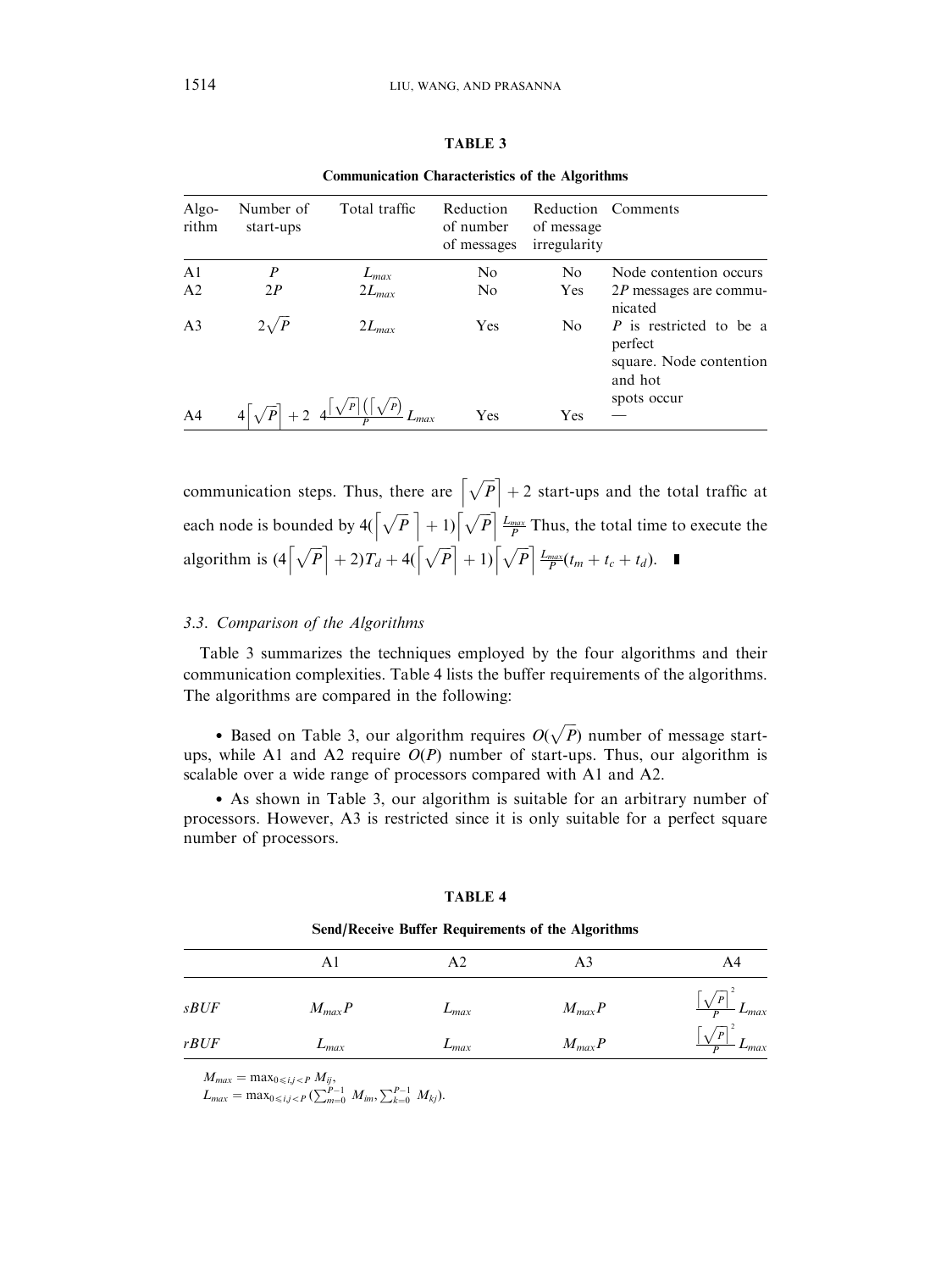\* As proven in Theorem 2 in Section 3.2.4 and shown in [Table 4,](#page-21-0) the size of the buffer needed at each node is  $2\left(\sqrt{P}\right)^2 \frac{L_{max}}{P}$ . Compared with A1 and A3, A4 results in significant savings in buffer space. For instance, if  $M_{max} = L_{max}$ , then A3 needs P times the buffer space required by A4. The extremely large buffer size requirement at some nodes restricts the feasibility of A1 and A3.

\* Our algorithm reduces the variance of size of the messages. Therefore, node contention is reduced. Node contention causes performance degradation in the case of A1 and A3.

#### 3.4. A Nonblocking Version of the Four-Stage Algorithm

When nonblocking communication mode is used, the algorithms can be performed in a pipelined fashion to reduce the overall communication time. Figure 13 depicts the communication in Stages I and II of the four-stage algorithm. In Fig. 13(a), blocking mode is used. Overlap of the communication steps is not possible. In Fig. 13(b), nonblocking mode is used. The communication steps can be partially overlapped as discussed in [Section 2.](#page-2-0) In Fig. 13(b), Stage II cannot start until the last send in Stage I is initiated. If Stage II starts before the initiation of any outgoing message in Stage I, C-Distribute moves the received data to the buckets of *sBUF*. However, some of these buckets still contain the outgoing messages to be transferred in Stage I.

The communication steps in the consecutive stages can be further overlapped if dual send buffers are available in each node. In Fig. 13(c), the data are first distributed from  $rBUF$  to one send buffer. Then **R-Comm** is performed and the messages are received in rBUF. Whenever a messages received, the data in that



FIG. 13. Implementation of A4 using blocking and nonblocking communication modes.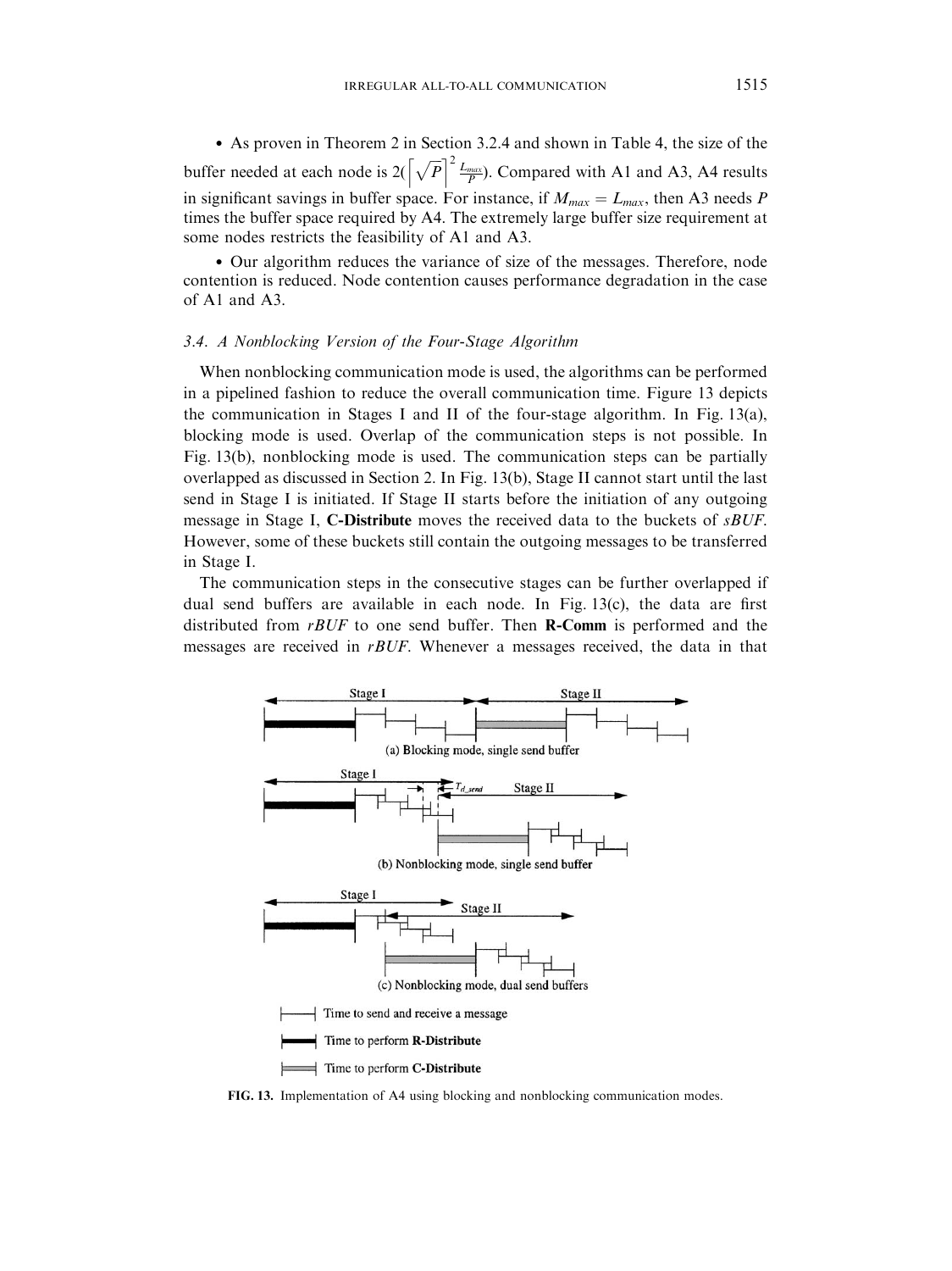<span id="page-23-0"></span>message can be scanned and distributed immediately into the buckets of the other send buffer. The dual buffers can be used alternately during the stages to further improve the performance. The performance gain achieved by using dual send buffers is shown in Section 4.

#### 4. EXPERIMENTAL RESULTS

A4, the proposed algorithm, as well as A1–A3 were implemented in C using the MPI primitives,  $MPI\_Send()$ , and  $MPI\_Recv()$  for blocking communication,  $MPI\_Isend(), MPI\_Irecv(), and MPI\_Wait()$  for nonblocking communication. The, algorithms were implemented on the CRAY T3D and the IBM SP2. Two communication patterns *Pattern*1 and *Pattern*2 were used in the experiments, and are defined in Fig. 14. Additional communication patterns and corresponding experimental results can be found in [\[23](#page-32-0)]. In these experiments, the number of data elements sent from a node to another node is bounded by  $M_{max}$ . An element is 48 bytes on T3D and 22 bytes on SP2. The experiments were conducted varying five parameters: (1) the number of nodes  $(P)$ ,  $(2)$  the longest message from a node to another node  $(M_{max})$ , (3) the communication pattern, (4) the communication mode, and  $(5)$  the use of single or dual send buffer  $(s)$ .

We first compare the performance of A4 with those of A1 and A2 in Section 4.1. Comparison between A4 and A3 is shown in Section 4.2.

## 4.1. Comparison of A4 with A1 and A2

[Figures 15](#page-24-0) and [17](#page-26-0) show the results of the experiments conducted on T3D and SP2. We assume  $M_{max} = 1024$  and varied P. [Figures 16](#page-25-0) and [18](#page-27-0) show the results when  $P = 64$  and  $M_{max}$  is varied.

When blocking communication mode is used, A4 results in lower latency than that of A1 and A2. These results are shown i[n Figs. 15\(a\)](#page-24-0), [16,](#page-25-0) [17\(a\)](#page-26-0) and [18.](#page-27-0) Our algorithm saves a significant number of message start-ups and therefore, reduces the software overheads.

When nonblocking communication mode is used, there are two factors that contribute to performance gains:

1. Message start-up serialization due to node contention can be reduced.

2. Message start-up and message composing (e.g., R-Distribute or C-Collect) can be overlapped with actual data transfer.

| <i>Pattern1</i> - One Spike                                  | <i>Pattern2</i> - 2D Array Transpose                                                                                    |
|--------------------------------------------------------------|-------------------------------------------------------------------------------------------------------------------------|
| For each node i                                              | For each node i                                                                                                         |
| Send $M_{max}$ elements to <i>node j.</i>                    | Send $M_{max}$ elements to node j,                                                                                      |
| (Node i is randomly chosen at each node i)                   | $i=[(i\%c)C+ i/C ]$ .<br>(Node i and node j are symmetric with respect to<br>the diagonal of the logical 2D node array) |
| Send a small number of elements to the<br>rest of the nodes. | Send a small number of elements to the<br>rest of the nodes.                                                            |

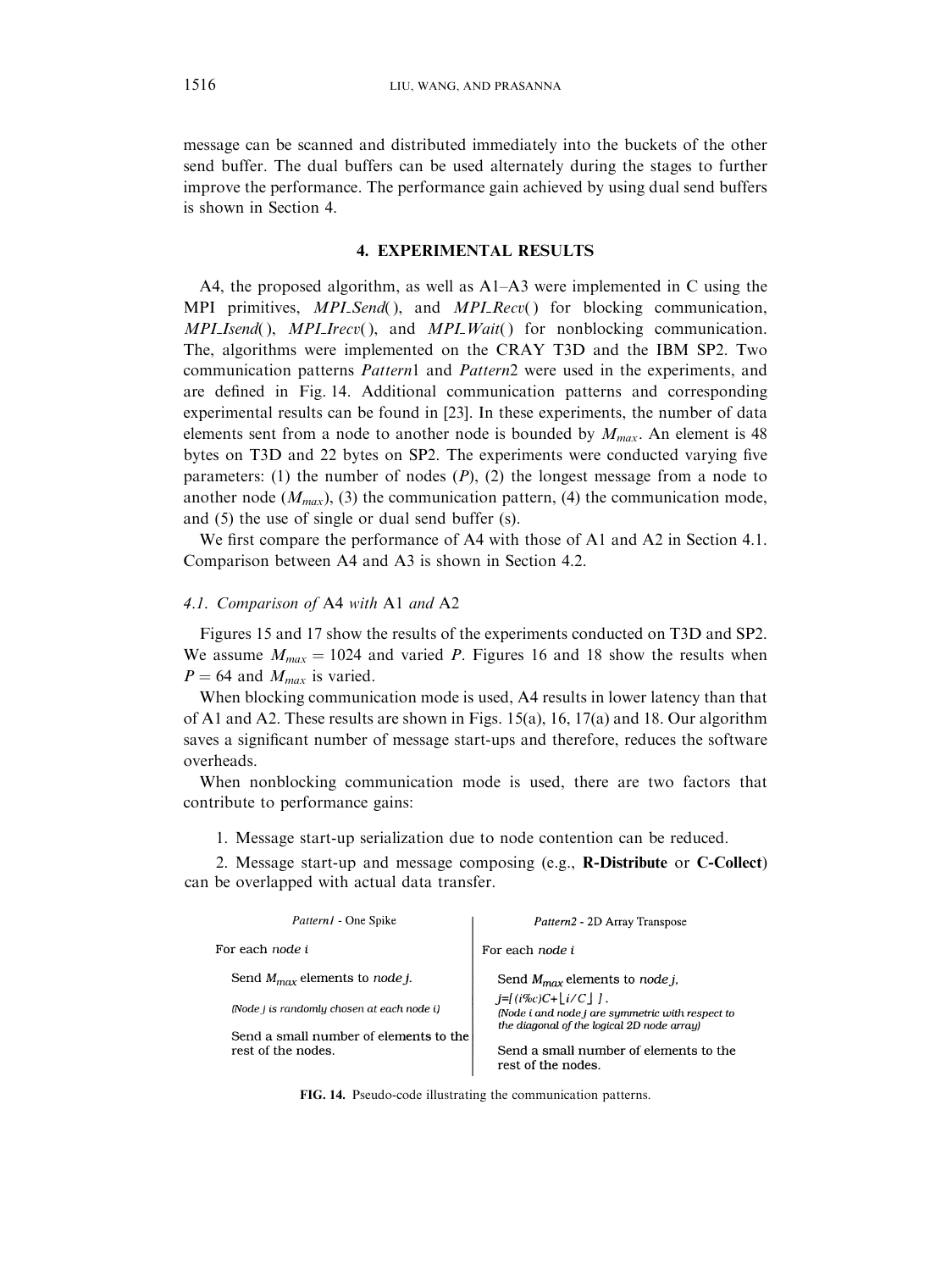<span id="page-24-0"></span>

FIG. 15. Comparison of A4 with A1 and A2 on T3D. (a) Blocking mode, Pattern1,  $M_{max} = 1024$ . (b) Nonblocking mode, *Pattern1*,  $M_{max} = 1024$ .

On T3D, as shown in Fig. 15, A1 results in a large performance gain when nonblocking mode is used. But when A2 and A4 are performed using nonblocking communication, the gains are relatively small. Since A2 and A4 reduce the variance of the size of the messages, the performance gain using nonblocking mode by reducing node contention is limited. The performance of nonblocking version of A2 or A4 is slightly better as compared to the corresponding blocking version. This implies that overlapping of message start-up and message composing with actual data transfer is not effective on T3D. The performance gain achieved by using the nonblocking version of A1 is mainly due to the reduction in start-up serialization.

On T3D, the message queue at each node is located in a reserved portion of the local memory. While the main processor performs message composition and the message passing processor performs actual data transfer, they use the same physical path to access the memory. It is not effective to overlap start-up and message composing latency with actual data transfer on T3D due to the limited memory bandwidth at each node.

On SP2, as shown i[n Fig. 17,](#page-26-0) the performance of the nonblocking version of A1 shows the effectiveness of reducing node contention. In [Figs. 17](#page-26-0) and [18,](#page-27-0) A2 and A4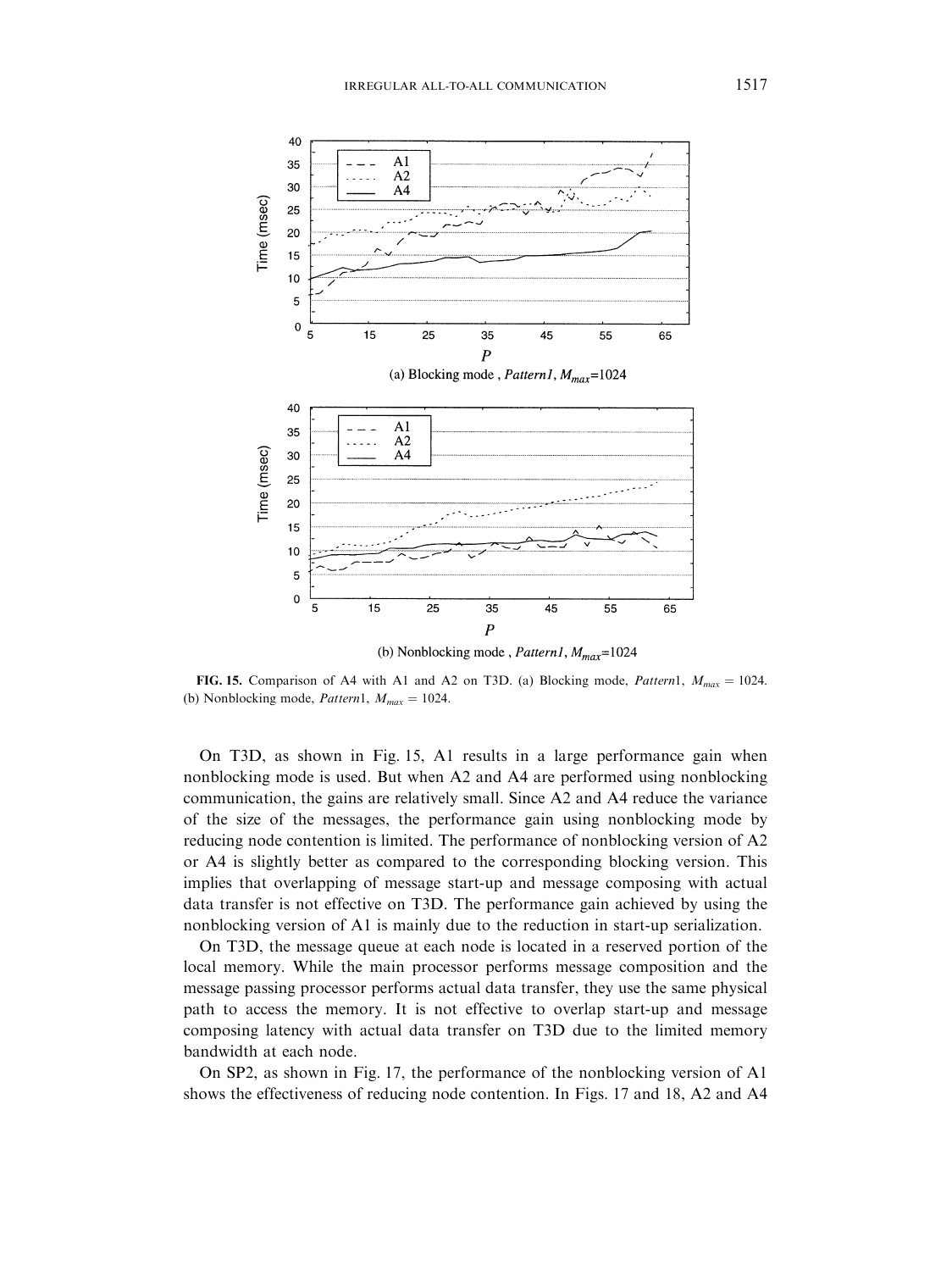<span id="page-25-0"></span>

FIG. 16. Comparison of A4 with A1 and A2 on T3D. (a) Pattern1,  $P = 64$ . (b) Pattern2,  $P = 64$ .

achieve significant performance gain when nonblocking mode is used. This shows the effectiveness in overlapping the message composition with communication on SP2.

## 4.2. Comparison of A4 with A3

As shown in [Table 3,](#page-21-0) among the four algorithms, A3 transfers fewest number of messages. This section compares A4 with A3 and shows the effectiveness of our algorithm in reducing the variance of the message size.

[Figures 19](#page-28-0) and [20](#page-28-0) show the experimental results on T3D. [Figures 21](#page-29-0) and [22](#page-29-0) show the experimental results on SP2. In addition to the blocking version, a nonblocking version of A3 with a single send buffer was implemented. Nonblocking versions of A4 with single and dual buffers were also implemented. Various latencies in performing A3 and A4 are shown in [Figs. 20](#page-28-0) and [22](#page-29-0) to illustrate the time spent in message distribution (R-Distribute and C-Distribute), message collection (R-Collect and C-Collect), and communication (R-Comm and C-Comm).

On T3D, when 64 processors are used and  $M_{max} \le 1k$ , A3 performs better than A4 for both Pattern1 and Pattern2. However, the communication time of A3 increases faster than that of A4 as the message size increases in Pattern2 (se[e Fig. 19\(b\)](#page-28-0)). As shown in Figs.  $19(a)$  and  $19(b)$ , the implementation with dual buffers does not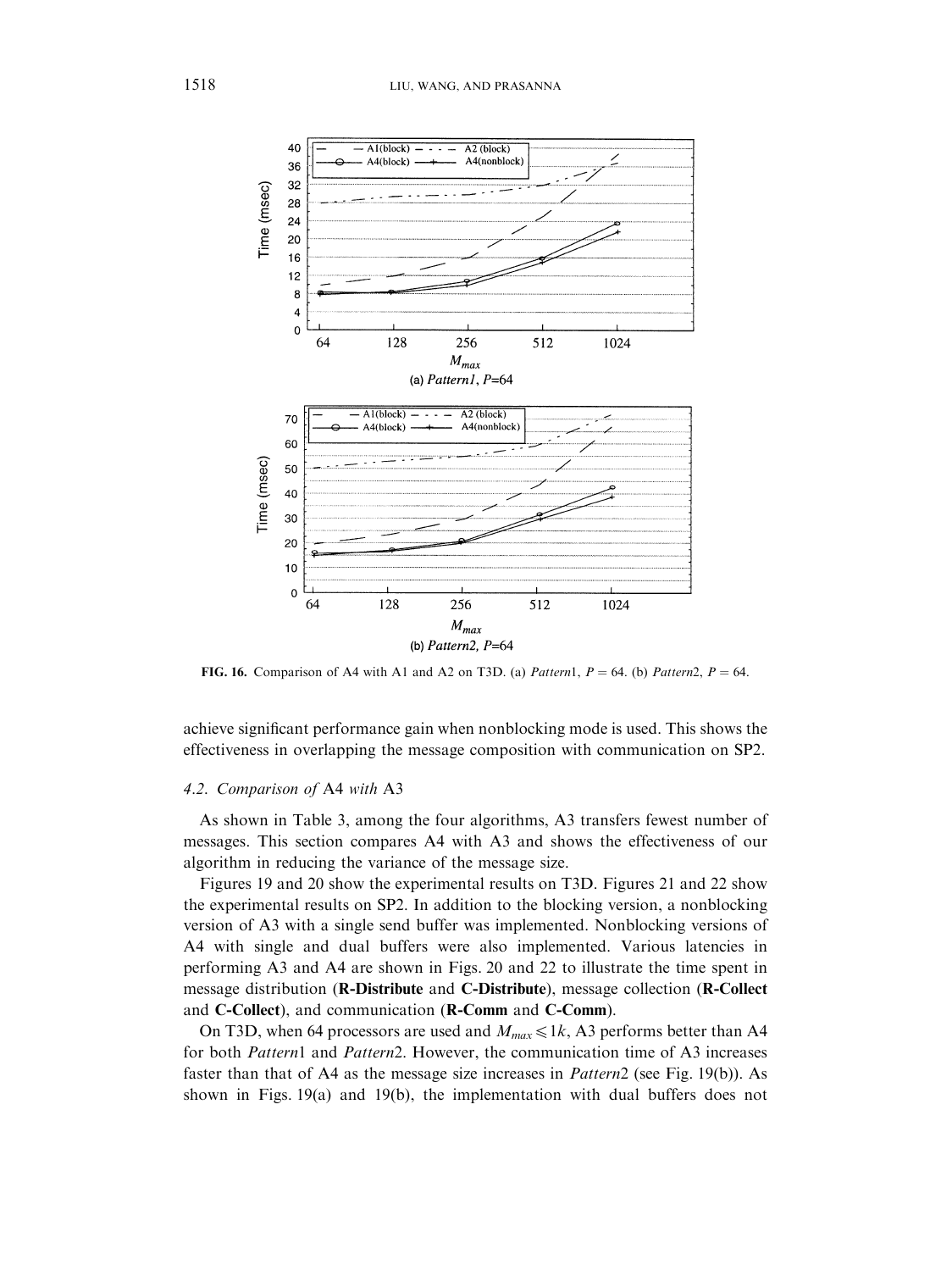<span id="page-26-0"></span>

FIG. 17. Comparison of A4 with A1 and A2 on SP2. (a) Blocking, Pattern1,  $M_{max} = 1024$ . (b) Nonblocking, *Pattern1*,  $M_{max} = 1024$ .

improve significantly the performance due to. limited memory bandwidth available at each node of T3D.

To further compare the performance of A4 with that of A3, we conduct the results for Pattern2, when  $M_{max} \ge 1k$ . Blocking communication mode was used. The results are shown in [Fig. 20.](#page-28-0)

Although A4 requires two more stages, it has superior performance as compared to A3. The hot-spots encountered in A3 cause heavy traffic at the diagonal nodes and as well as node contention which result in much larger latencies when C-Comm or R-Comm is performed.

Experimental results on SP2 are shown in [Figs. 21](#page-29-0) and [22.](#page-29-0) A3-b, A3-n1, A4-b,A4 n1, A4-n2 denote various implementations of A3 and A4, where ''b'' denotes blocking, "n1" and "n2" denote nonblocking mode with single buffer and dual buffers, respectively. As discussed in Section 3.4, the operations between consecutive stages are partially overlapped in A4-n2, e.g., R-Comm in Stage I can be overlapped with C-Distribute in Stage II. In [Fig. 22,](#page-29-0) each component defined in the second column of the legend represents the latency in performing a pair of overlapped operations.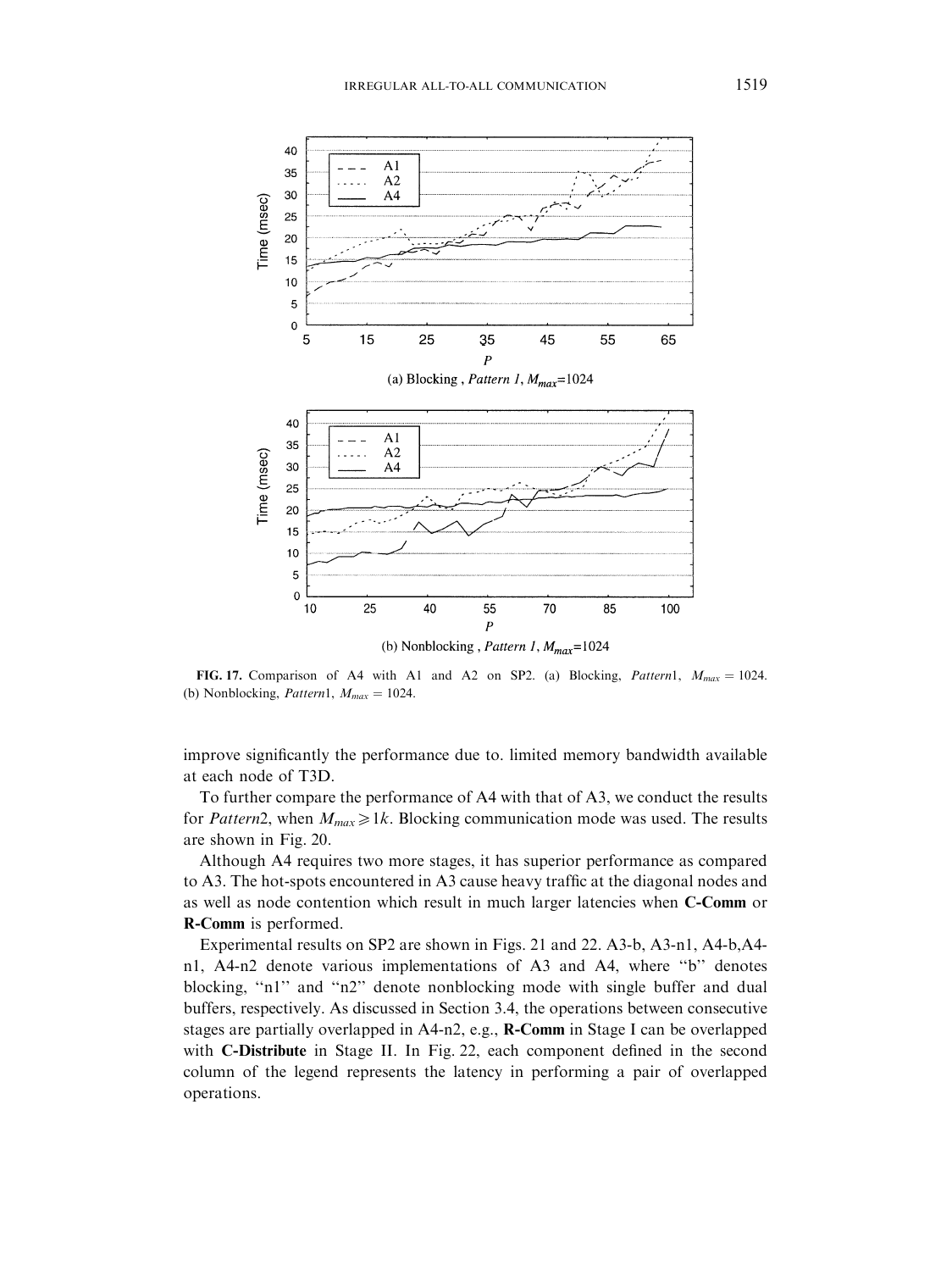<span id="page-27-0"></span>

FIG. 18. Comparison of A4 with A1 and A2 on SP2. (a) Pattern1,  $P = 64$ . (b) Pattern2,  $P = 64$ .

As shown in [Fig. 21](#page-29-0) and [22,](#page-29-0) A3-n1 has superior performance for Pattern1, while A4-n2 has superior performance for *Pattern*2 as compared to the other algorithms. Nonblocking communication mode results in significant performance gains. The nonblocking version using dual end buffers performs better than that using a single send buffer as shown in [Fig. 22](#page-29-0). This shows the effectiveness of dual buffers in overlapping consecutive communication stages and hide the message start-up, the message coalescing, and decomposing latencies.

[Fig. 23](#page-30-0) shows the comparison of A4-n2 and A3-n1 when P varies from 25 to 100. Note that  $P$  needs to be a perfect square. Otherwise, A3 is not applicable. In this figure, A4-n2 is always superior to A3-n1. This experiment, again, shows the effectiveness of the balance of message sizes used in A4 when various number of processors are involved in irregular all-to-all communication.

### 5. CONCLUDING REMARKS

In this paper, we have shown an efficient algorithm for irregular all-to-all communication. This algorithm is suitable for state-of-the-art HPC platforms whose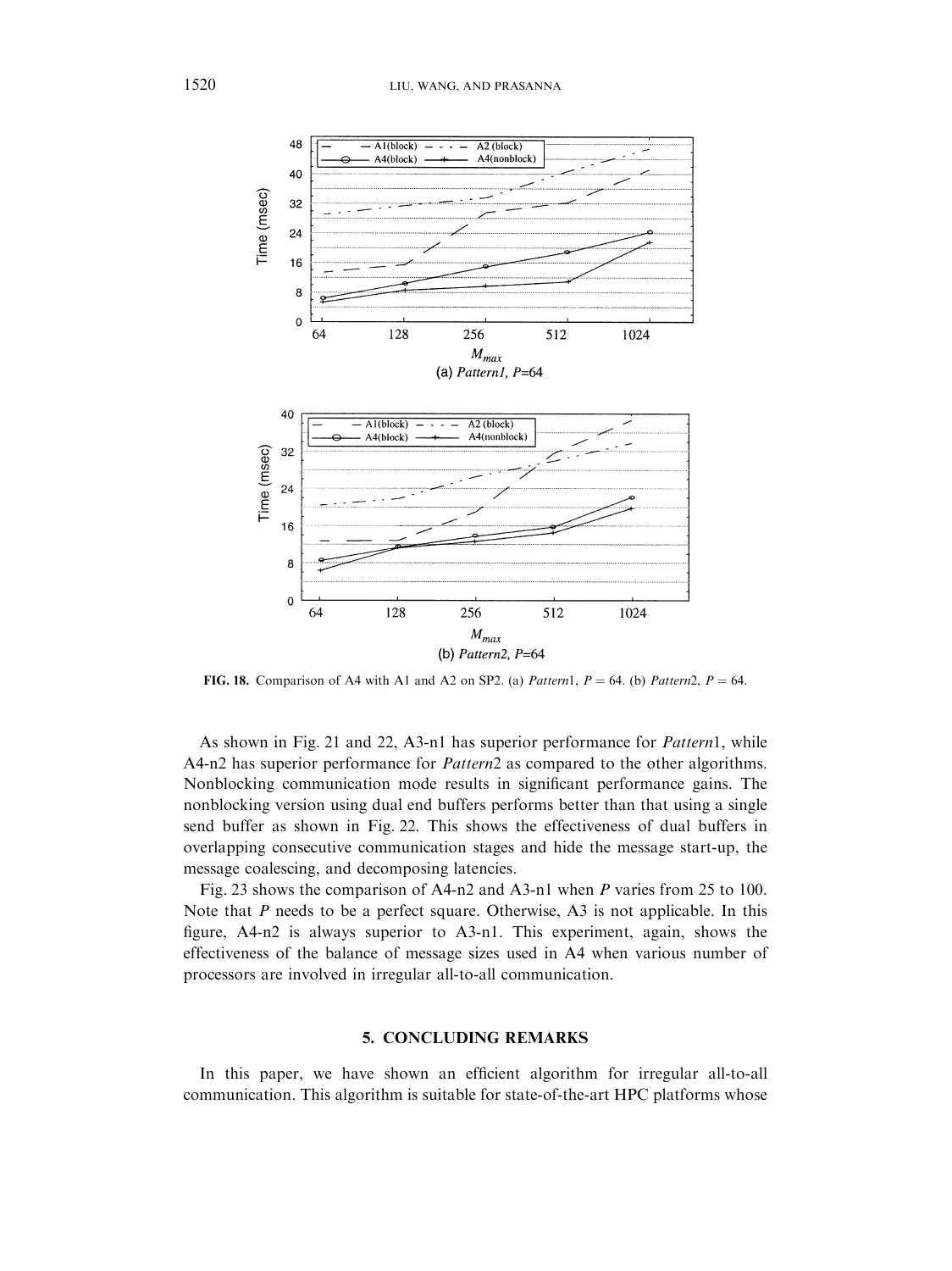<span id="page-28-0"></span>

FIG. 19. Comparison of A4 with A3 on T3D when  $M_{max} \leq 1k$ . (a) Pattern1, P = 64. (b) Pattern2, P = 64.



Blocking mode, Pattern2, P=64

FIG. 20. Comparison of A4 and A3 on T3D when  $M_{max} \ge 1k$ .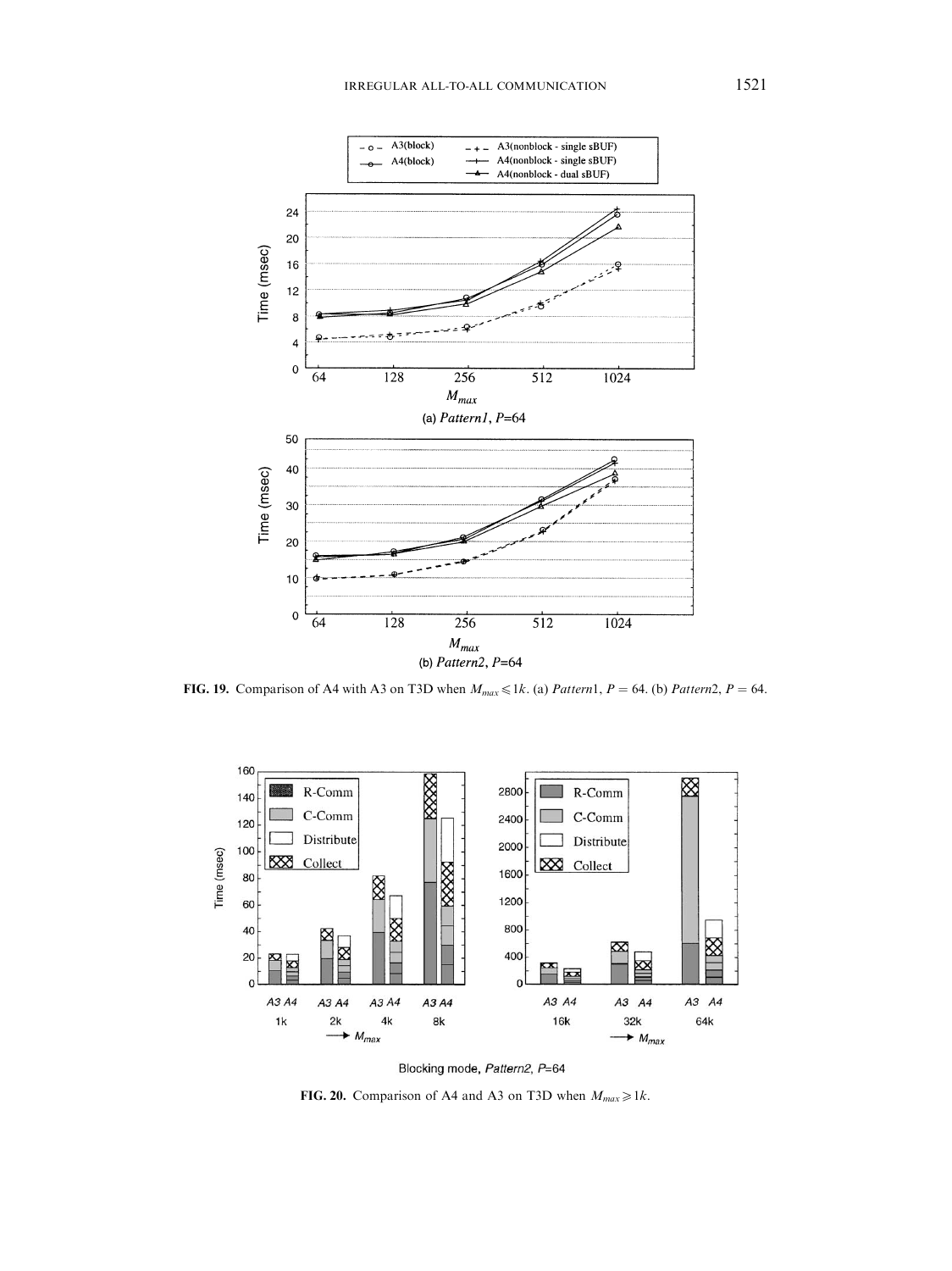<span id="page-29-0"></span>

FIG. 21. Comparison of A4 and A3 on SP2 when  $M_{max} \le 1k$ .

communication network can be modeled as a ''flat'' network in which the software overheads dominate the hardware latencies. As shown in [Table 1,](#page-4-0) currently, the ratio of  $\frac{T_s}{t_c+t_d}$  is in the range of 1000. Note that  $t_c + t_d$  depends on the processor speed as well as the network transfer rate. Thus, increase in processor and network



FIG. 22. Comparison of A4 and A3 on SP2 when  $M_{max} \ge 1k$ .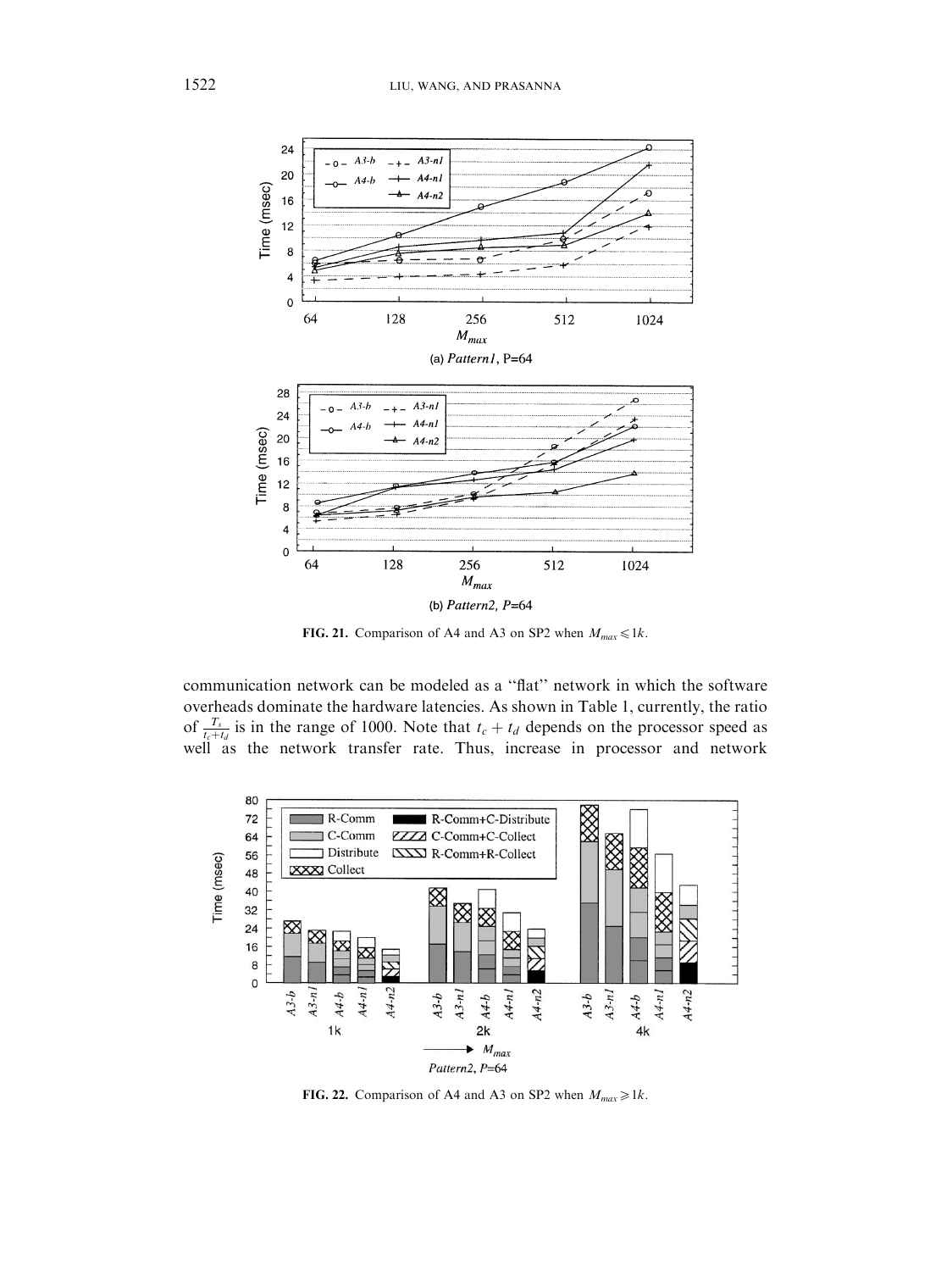<span id="page-30-0"></span>

FIG. 23. Comparison of A4-n2 and A3-n1 on SP2 when P varies from 25 to 100 and  $M_{max} = 4k$ .

performance will improve  $t_c + t_d$ . Since reducing the software overhead in communication seems to be relatively difficult as compared to reducing the network hardware latencies, this ratio is likely to increase. Our algorithmic techniques will become even more useful with the increase in this ratio in the future.

Our algorithm is suitable for performing all-to-all communication with high variance in message size, and is particularly attractive as the number of nodes increases. The communication time is reduced by reducing the number of message start-ups and by smoothing out the variance of the message size. The performance can be further improved by overlapping the message composition with actual data transfer if message passing activity is partially off-loaded from the main processor. In addition, our algorithm is superior to the previous algorithms with respect to buffer space requirement.

Our algorithm can be generalized to perform other collective communication primitives such as multiple multi-casting [\[17, 19\].](#page-32-0) It can also be modified to perform all-to-all communication when senders and receivers belong to distinct groups and the number of senders is different from the number of receivers. When the number of nodes participating in the communication increases, the number of messages can be further reduced by increasing the number of stages. In each stage, all-to-all communication is performed in each group with a smaller number of nodes. There is, however, a penalty because more data rearrangement is required, resulting in the increase of the total traffic.

The overheads due to local memory accesses adversely affect our algorithm and it masks the potential performance gains. As shown in [Section 3,](#page-7-0) non blocking message passing primitives can only partially reduce the latency on SP2 and T3D. The key to reduce the latency induced by memory accesses is to reduce the memory copy times encountered in the end-to-end communication path. On some HPC platforms,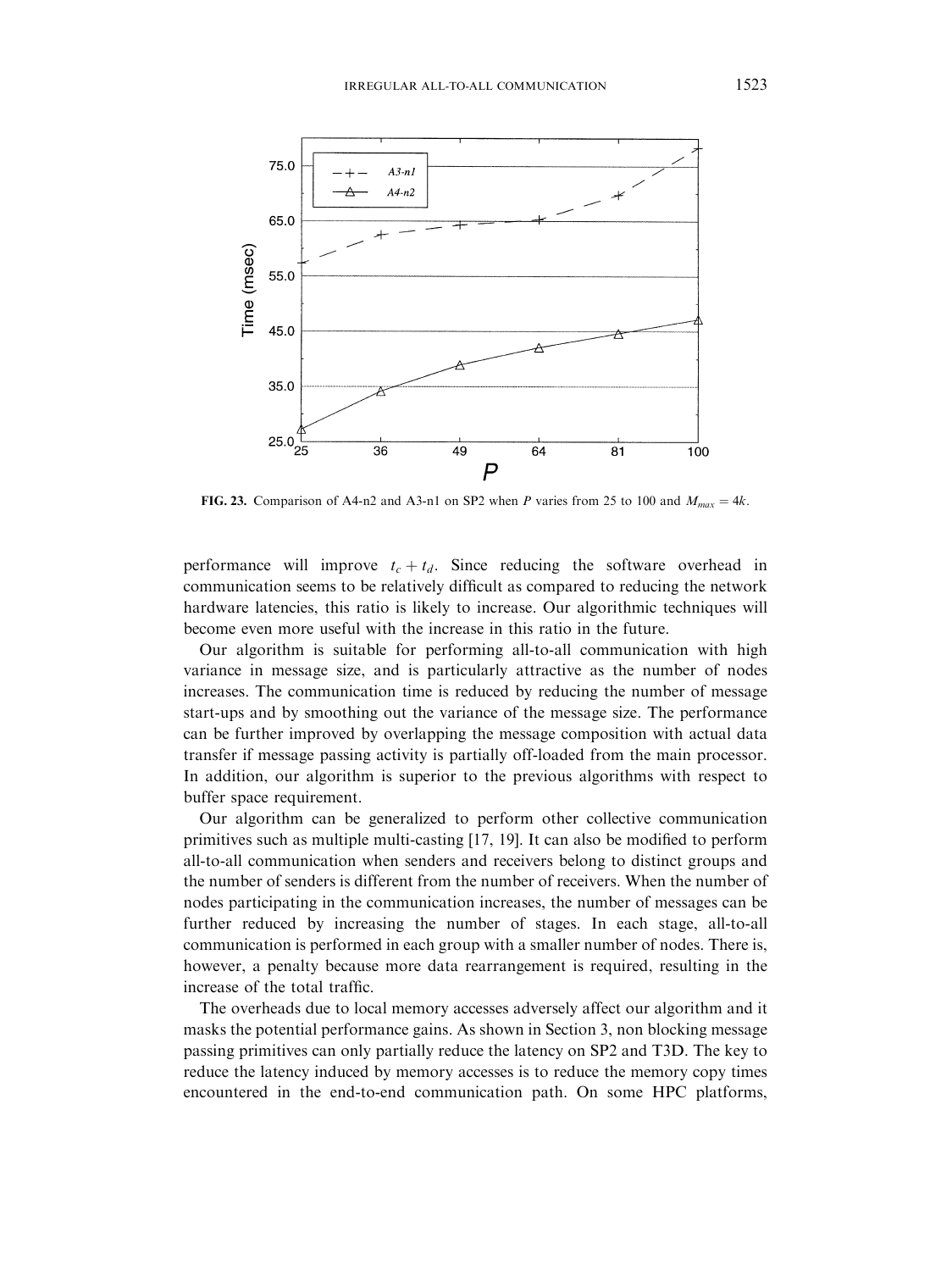<span id="page-31-0"></span>message decomposing and coalescing can be performed directly between the local memory and the interface buffer. If such feature is available, then the message rearrangement in the local memory can be skipped.

Our algorithm was implemented using MPI. Thus, the code is portable to other platforms. We employed the MPI point-to-point communication primitives only. Therefore, the performance of the implementation is independent of the efficiency of the current MPI collective communication primitives. Our algorithm can be easily ported onto, other distributed systems such as NOWs and Myrinet-based multicomputers [\[13\]](#page-32-0) that are being developed for embedded signal processing applications.

### ACKNOWLEDGMENTS

The implementations reported here were performed on the SP2 at the Maui High Performance Computing Center (MHPCC). This research is sponsored in part by the Phillips Laboratory, Air Force Material Command, USAF, under cooperative agreement number F29601-93-2-0001. Implementations on T3D were performed at the Pittsburgh Supercomputing Center (PSC).

## **REFERENCES**

- 1. D. Adams, ''CRAY T3D System Architecture Overview Manual,'' Technical Report, CRAY T3D Research Inc., 1993.
- 2. D. Bader, D. Helman, and J. JáJá, "Practical Parallel Algorithms for Personalized Communication and Integer Sorting,'' Technical Report, University of Maryland, -CS-TR-3548, UMIACS-TR-95- 101.
- 3. L. S. Blackford et al., ScaLAPACK: A portable linear algebra library for distributed memory computers—Design issues and performance, in "Proceedings of the Supercomputer 96 Conference," IEEE Computer Society Press, Los Alamos, CA, U.S.A., November 1996.
- 4. N. J. Boden et al., MYRINET: A gigabit per second local area network, IEEE Micro 15(1) (February 1995)29–36.
- 5. S. Bokhari, Multiphase complete exchange on Paragon, SP2, & CS-2, IEEE Parallel Distrib. Technol. Systems Oper. 4(3) (1996).
- 6. Y. Chang, N. Golmie, and D. Su, Study of interoperability between EFCI and ER switch mechanism for ABR traffic in an ATM network, in "Proceedings of the Fourth International Conference on Computer Communications and Networks (ICCCN95),'' September 1995.
- 7. S. Chaudhuri, S. Ghandeharizadeh, and C. Shahabi, ''Avoiding Retrieval Contention for Composite Multimedia Objects,'' Technical Reports 95-618, USC Computer Science Department.
- 8. A. Choudhary, G. Fox, S. Hiranadani, K. Kennedy, C. Koelbel, S. Ranka, and J. Saltz, Classification of irregular loosely synchronous problems and their support in scalable parallel software systems, in ''1992 DARPA Software Technology Conference Proceedings,'' pp. 138–149, Syracuse Technical Report SCCS-255.
- 9. J. Demmel and S. Smith, Parallelizing a global atmospheric chemical tracer model, in ''Symposium of High Performance Computing and Communications,'' May 1994.
- 10. T. Eicken, A. Basu, V. Buch, and W. Vogels, U-Net: A user-level network interface for parallel and distributed computing, in "Proceedings of the 15th ACM Symposium on Operating Systems Principles,'' Copper Mountain, Colorado, December 1995.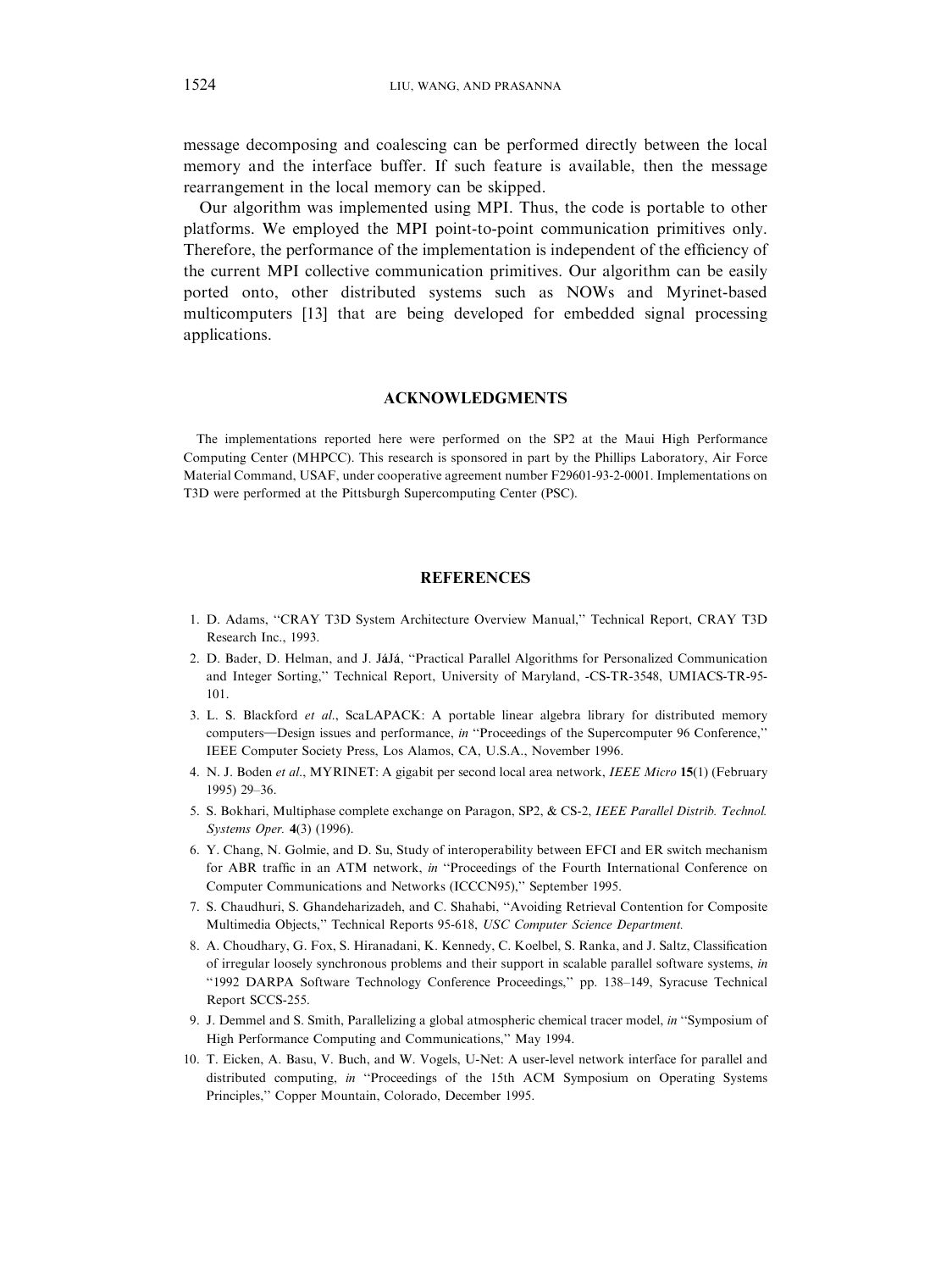- <span id="page-32-0"></span>11. R. Felderman et al., ATOMIC: A high speed local communication architecture, J. High Speed Networks 3(1) (1994), 1-30.
- 12. A. Gerasoulis, J. Jiao, and T. Yang, Experience with scheduling irregular scientific computation, in ''Proceedings of the First IPPS Workshop on Solving Irregular Problems on Distributed Memory Machines,'' Santa Barbara, CA, April 1995.
- 13. R. Graybill, Embedded high performance scalable computing tech. dev., Presented at the ''ARPA Embedded Systems P1 Meeting,'' January 1996.
- 14. W. Gropp, Ewing Lusk, and Anthony Skjellum, ''Using MPI,'' MIT Press, Cambridge, MA, ISBN 0- 262-57104-8.
- 15. M. Gupta and P. Banerjee, Compile-time estimation of communication costs in programs, J. Program. Lang. 2 (1994), 191–225.
- 16. S. Hambrusch, F. Hameed, and A. Khokhar, Communication operations on coarse-grained mesh architectures, Parallel Comput. 21 (1995), 731–751.
- 17. S. Hambrusch, A. Khokhar, and Y. Liu, Scalable S-to-P broadcasting on message-passing MPPs, in "25-th International Conference on Parallel Processing," 1996.
- 18. V. Karamcheti and A. A. Chien, Comparison of architectural support for messaging in the TMC CM-5 and the Cray T3D, in ''Proceedings of the ISCA'95,'' June 1995.
- 19. R. Kesaven and D. K. Pands, Minimising node contention in multiple multicast on wormhole k-ary ncube networks, in ''Proceedings of the International Conference on Parallel Processing,'' August 1996.
- 20. V. Kumar, A. Grama, A. Gupta, and G. Karypis, ''Introduction to Parallel Computing, Design and Analysis of Algorithm,'' Chap. 3. Benjamin/Cummings Publishing Company, Inc., New York, 1994.
- 21. J. Lee, S. Ranka, and R. Shankar, ''Communication-Efficient and Memory-Bounded External Redistribution,'' Technical Report, Computer Science Department, Syracuse University, 1995.
- 22. Y. W. Lim, P. B. Bhat, and V. K. Prasanna, Efficient algorithms for block-cyclic redistribution of arrays, IEEE Symp. Parallel Distrib. Process. (1996).
- 23. W. Liu, C. Wang, and V. K. Prasanna, Portable and scalable algorithms for irregular all-to-all communication, in ''Proceedings of the 16th International Conference on Distributed Computing Systems (ICDCS'96)," Hong Kong, May 1996.
- 24. D. Nicol and S. Bokhari, Optimal multiphase complete exchange on circuit-switched hypercube architectures, in "Proceedings of the 1994 ACM SIGNETRICS Conference," Nashville, TN
- 25. R. Ponnusamy, Y. Hwang, R. Das, and J. Saltz, Supporting-irregular distributions using data-parallel languages, IEEE Parallel Distrib. Technol. 3 (1) (1995), 12-24.
- 26. S. Ranka, R. Shankar, and K. Alsabti, Many-to-many communication with bounded traffic, in ''1995 Symposium on Frontiers of Massively parallel Computations.''
- 27. S. Ranka, J. Wang, and G. C. Fox, Static and runtime algorithms for all-to-many personalized communications on permutation networks, in "Proceedings of the 1992 International Conference on Parallel and Distributed Systems," pp. 211-218, Hsin Chu, Taiwan, December 1992.
- 28. S. Ranka, J. C. Wang, and M. Kumar, Personalized communication avoiding node contention on distributed memory systems, in "International Conference on Parallel Processing," August 1993.
- 29. C. Stunkel, D. G. Shea, et al., "The SP2 Communication Subsystems," IBM Highly Parallel Supercomputing Systems Laboratory, August, 1994.
- 30. C.-L. Wang, V. K. Prasanna, H. Kim, and A. Khokhar, Scalable data parallel implementations of object recognition using geometric hashing, J. Parallel Distrib. Comput. (March 1994), 96–109.
- 31. C.-L. Wang, V. K. Prasanna, and Y. Lim, Parallelization of perceptual grouping on message-passing machines, in "1995 Workshop on Computer Architecture for Machine Perception," September 1995.